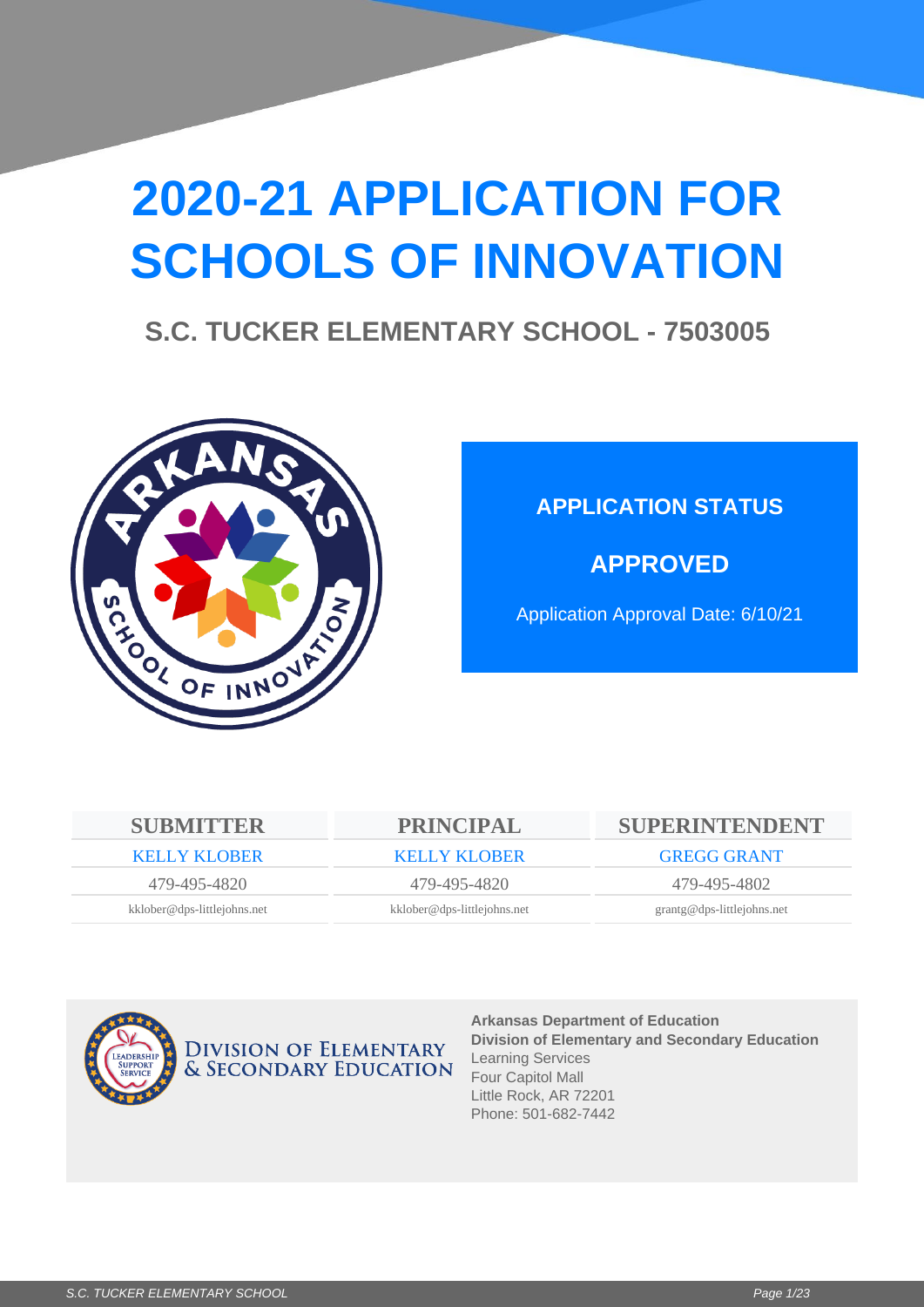### **Table Of Contents**

| Section 1: Narrative Description of the Innovation Plan                    | 3         |
|----------------------------------------------------------------------------|-----------|
| <b>Section 2: General Questions</b>                                        | 6         |
| Section 3: Exploring and Learning                                          | 7         |
| Section 4: Council of Innovation                                           | <b>10</b> |
| Section 5: Vision and Mission                                              | 12        |
| Section 6: Goals and Anticipated Outcomes                                  | 14        |
| Section 7.a: Theory of Action                                              | 16        |
| Section 7.b: Waivers needed to implement or support the plan of innovation | 19        |
| <b>Section 8: Election Results</b>                                         | <b>20</b> |
| Section 9: Professional Development Scope                                  | 21        |
|                                                                            |           |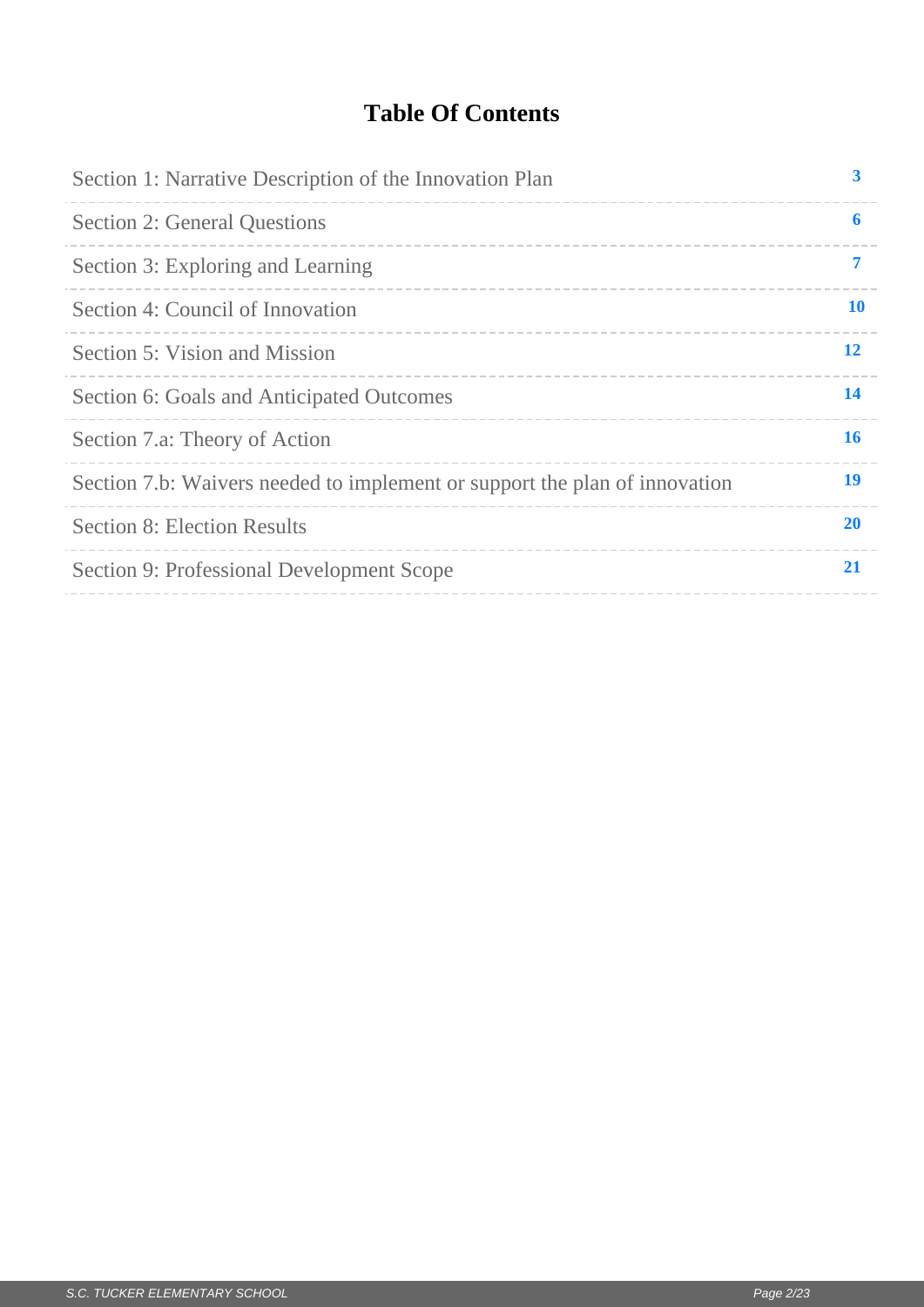## <span id="page-2-0"></span>**SECTION 1: NARRATIVE DESCRIPTION OF THE INNOVATION PLAN**

### **DESCRIPTION OF THE INNOVATION PLAN**

S.C. Tucker Elementary is the only elementary school in the rural Danville School District. Current enrollment is 291 students in grade K-4. Of this population, 84% of students qualify for free and reduced lunches. Of our population 100 of our students live in a single family home either with either one parent or a grandparent. The elementary school population included 53.1% of students identified as Hispanic/Latino, 42.6% identified as White/Caucasian, and 4.2% other.

According to attendance data only 72.6% of students are meeting the 95% attendance rate threshold. Students are less engaged in attending classes consistently. In surveys and class meeting type discussions with upper grade students, high reliability teachers have found that students feel they have no voice and choice in their daily learning and have suggestions for more ways to involve them in their learning. Students have shown an increase in the intensity of behavioral office referrals this year that include bullying, technology use violations, terroristic threats, physical attack/harm on other students, and acting out more physically and verbally.

Indications from K-4 NWEA, ELPA 21, and ACT Aspire Interim data for the current school year show students at S.C. Tucker Elementary, reading achievement goals are below proficiency. Our school reading goal was set at 70% meeting benchmark or scoring proficient on state reading tests. Our current data reveals only 35.5% of students currently meet the benchmark standard on the ACT Aspire. Our ELPA21 data shows that 53.1% of students scored proficient. Our school reading goals for K-2 NWEA Map Assessments were set at 75% to meet benchmark standard. Current data indicates, however, that only 65.7% of students meet that goal. NWEA results identified 36% of third-graders were proficient in literacy. Simultaneously, the ACT Aspire Fall Interim showed only 24% of students were on track in reading. Due to COVID, students could not take the ACT Aspire summative last year, so there are no comparisons of data. The ACT Aspire interim testing indicates the same large percentage of students in 3rd grade are not on track to be successful on the summative test. Our focus previously has been on mainly growth in specific subpopulations but now our focus will include growth of all students. Also due to COVID and the adoption of a different platform for state data, we currently do not have trend data to show. Our innovation plan is to collect and track trend data beginning with the 2021-2022 kindergarten class.

To address our concern with students performing below grade level, our goal is to improve literacy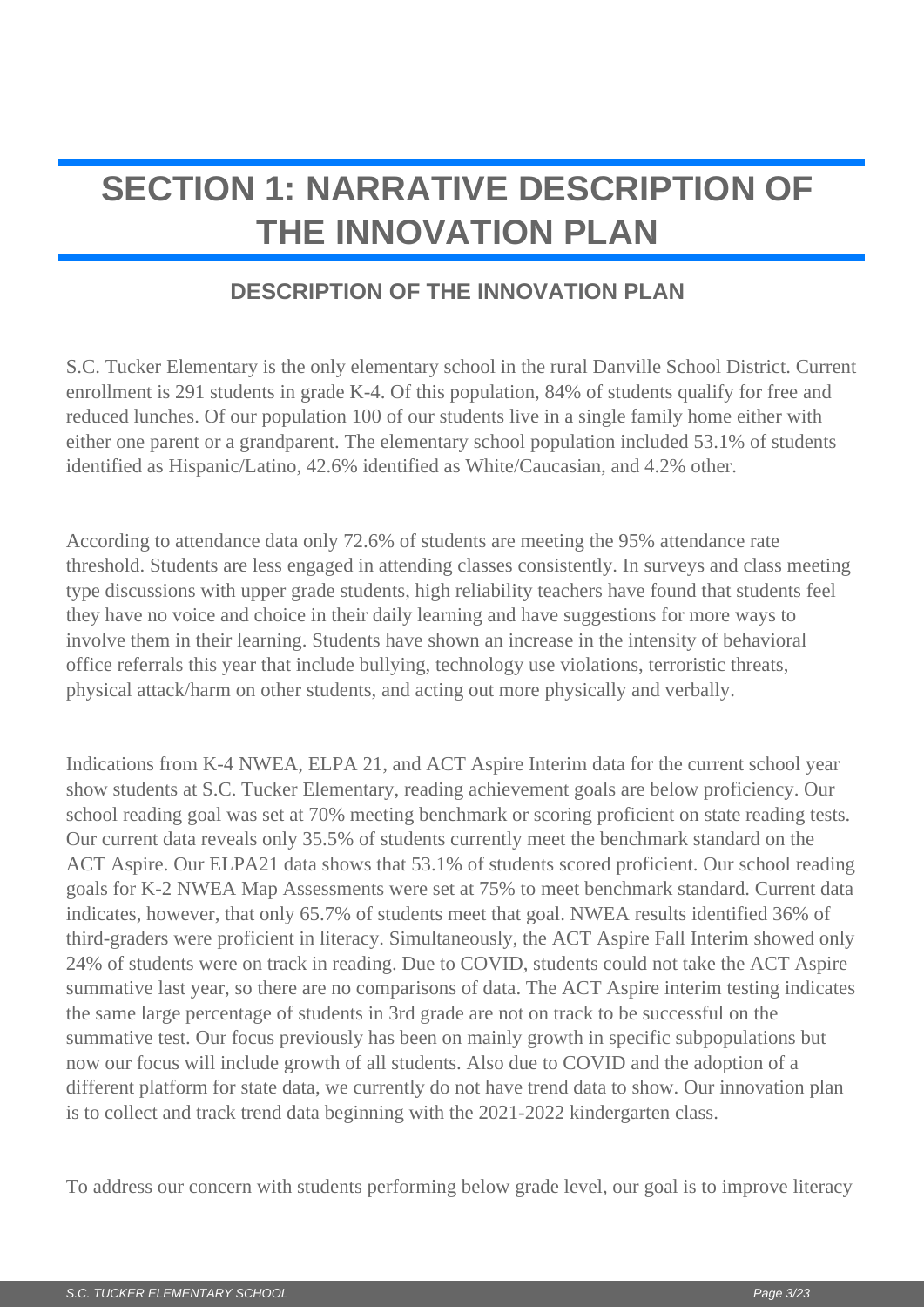achievement through innovative learning strategies to address the significant number of students who need support. Our master schedule will protect essential standard teaching time without interruptions. Through continual research, our curriculum will continue to implement best practices found within the components of the Science of Reading, rigor through the use of higher-level questioning, implementation of WIN groups, and remediation/enrichment blocks.

In this plan, as a school of innovation, we will seek and explore creative solutions by using innovative strategies that will benefit all our school community patrons. Strategies to be implemented include: using the protocols of Understanding by Design, Marzano's proficiency scales, standards-based grading scales; student discussion and reflection time to increase engagement and ownership of student learning,

We plan to provide students with diverse learning opportunities to incorporate student voice and choice to prepare our students to take on tomorrow's world with instruction designed around each learner's readiness and strengths, needs, and interests. We want our learners to be active participants in setting goals, tracking progress, and determining demonstration of student learning. Using a blended model focusing on station-rotation during literacy instruction, our students will develop self agency while receiving personalized learning support. Our students will have the opportunity to show what they know through competency-based assessments rather than tests. Introducing our student body to current, relevant, and interesting concepts will allow teachers to connect with and appreciate our students.

Because of changes forced upon education and educators due to the Covid-19 pandemic, we find the need for our teachers to connect with our students not only on an academic level but also on a social and emotional level. We have seen an increase in the intensity in the type of office/council referrals, lack of engagement, and peer-to-peer conflict. According to our daily check-in with students, we witnessed an increase in worry, concern for the future, and sadness. Our class dojo communication with parents showed the parent's concern for safety and an overall sense of panic. Based on Maslow's theories, self-actualization projects create conditions that provide an environment for our community to feel a sense of belonging, which will increase student morale and self-confidence. We will utilize Morning Meets (Responsive Classroom-student centered social emotional learning approach) and the GUIDE for Life curriculum to aid our students in their social and emotional growth.

We will implement a mentoring friend program that pairs adults within the school and community to develop personal connections to help students build positive and rewarding social experiences with peers, staff, and community members. The need for educators and the community to serve as mentors is needed now more than ever. Mentors are vital to help students progress toward rigorous but attainable social relationships. Relationships help students learn to create social networks of people they can use to achieve success throughout their lives. Mentors will create an environment of belonging to model and scaffold learners by meeting once a week for ten to fifteen minutes to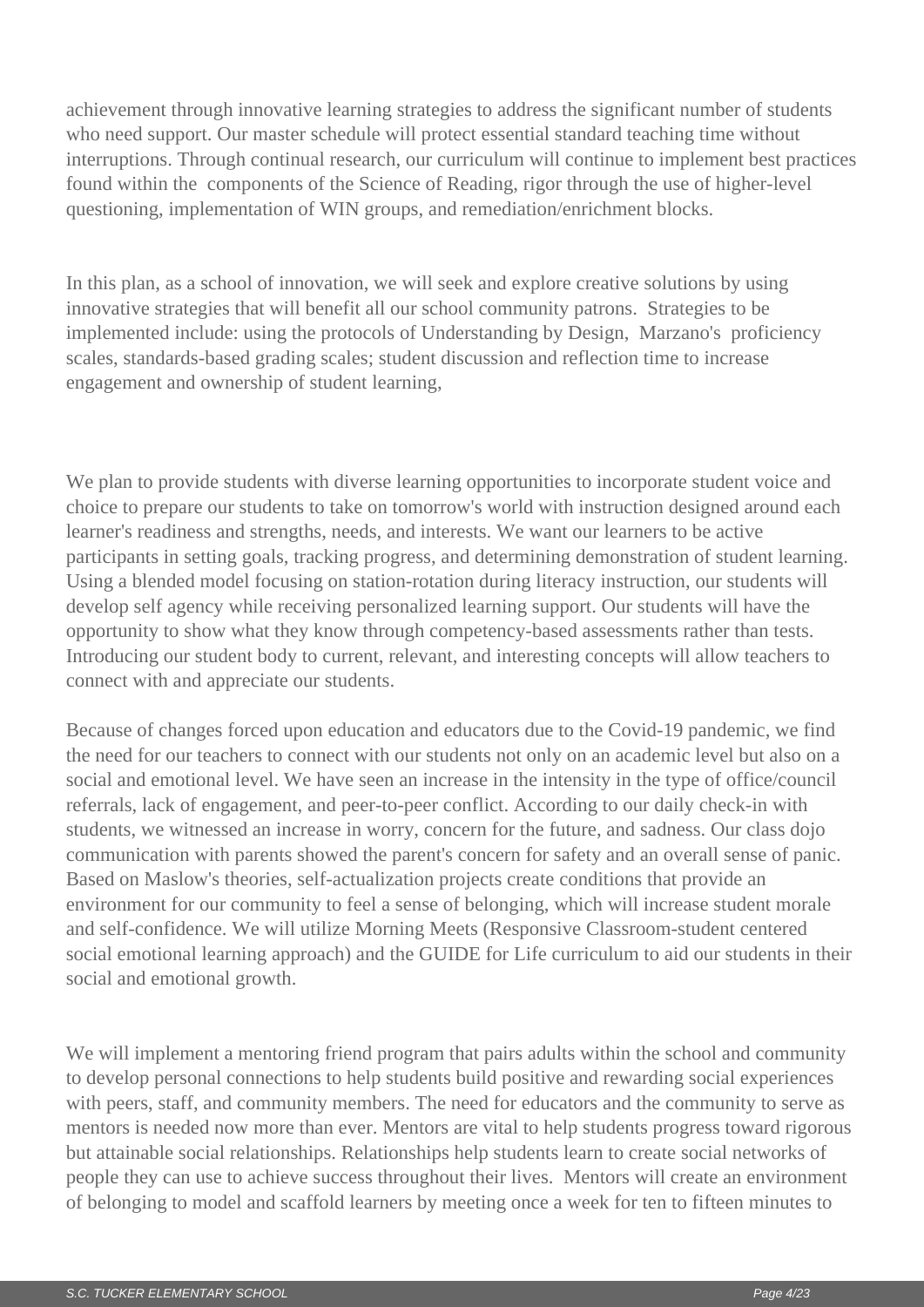listen, teach necessary skills of organization and find a balance between work and play. Mentoring can recapture a sense of consistency and community.

As you can see, our plan is to best meet the needs of all of our stakeholders, but with a primary focus on our student body. This innovative plan helps to achieve our ultimate goal of meeting our students where they are, both academically and social/emotionally, while providing a personalized experience for ALL children to dive deeper into their potential, while at the same time learning to build and maintain authentic relationships with others.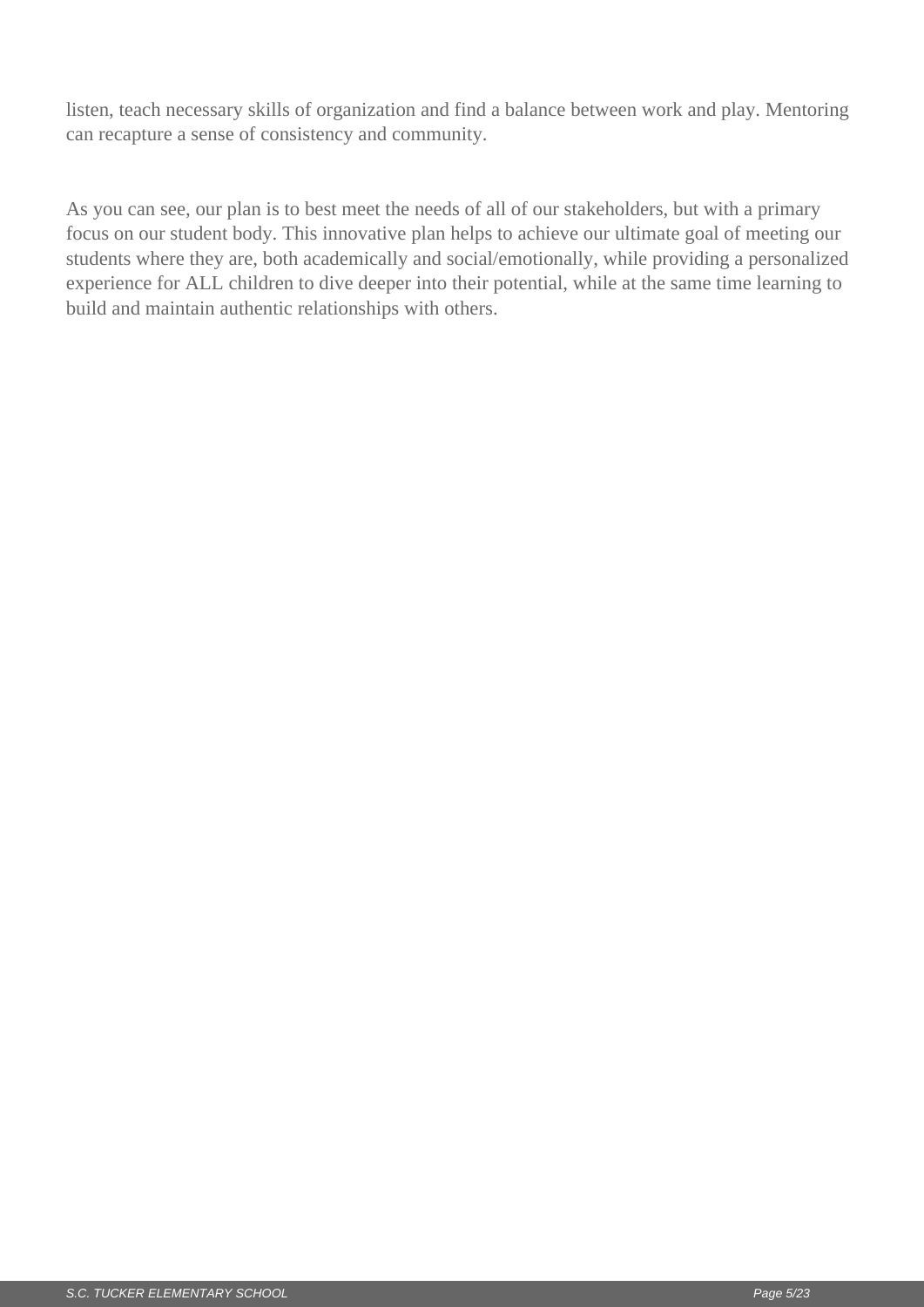## <span id="page-5-0"></span>**SECTION 2: GENERAL QUESTIONS**

### **SPECIAL CONDITIONS ESSA (CHECK ALL THAT APPLY)**

- □ Comprehensive Support and Improvement
- Targeted Support and Improvement ❏
- Additional Targeted Support and Improvement ❏

### **LINK TO YOUR SCHOOL IMPROVEMENT PLAN:**

https://docs.google.com/document/d/1IWXBnjb0GAmCORkxSWt4tl2rhDJ4OqTQr3QvVgJhsTI/e dit  $□$  Comprehensive Support and Improvement<br>  $□$  Additional Targeted Support and Improvement<br>  $□$  Additional Targeted Support and Improvement<br>  $□$  LINK TO YOUR SCHOOL IMPROVEMENT PLAN:<br>  $[https://docs.google.com/document/d/11WXBnjb0GAmCORks5Wtdt2h1DAGqT$ 

#### **SUPPORTS AND SERVICE ORGANIZATIONS ASSISTING YOUR SCHOOL.**

- □ Arkansas Division of Elementary and Secondary Education (DESE)
- Arkansas Public Resource Center (APSRC) ❏
- Education Renewal Zone (ERZ)
- Office of Innovation for Education (OIE)
- ADE Team Digital

Other(s) - Please list:

Highly Effective Schools Accreditation Arch Ford Coop Book studies: The Five Disciplines of PLC Leaders, Go Blended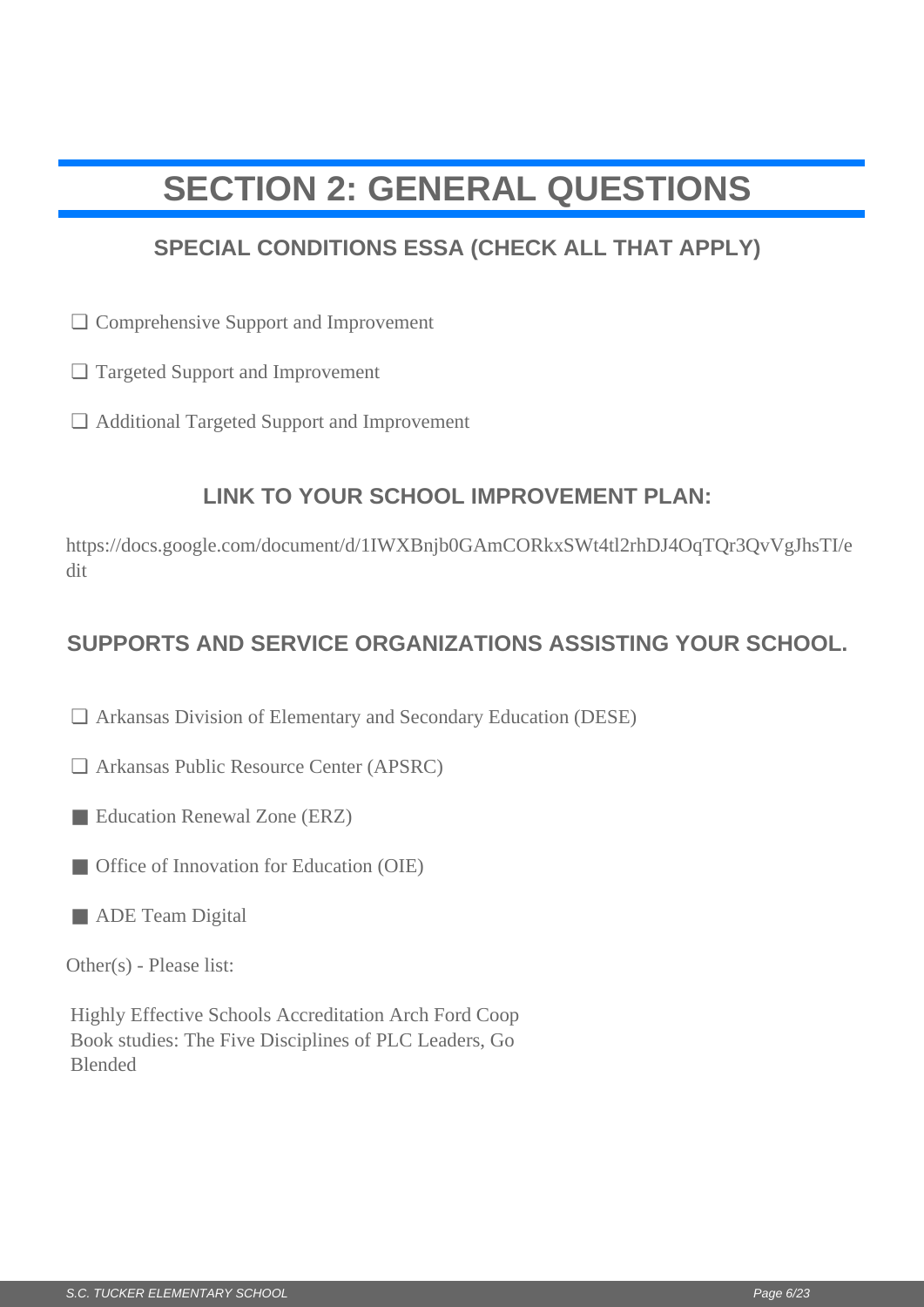### <span id="page-6-0"></span>**SECTION 3: EXPLORING AND LEARNING**

### **WHAT ACTIVITIES HAVE ENGAGED STAFF AND OTHER STAKEHOLDERS IN ORDER TO BUILD CAPACITY FOR PROPOSED INNOVATIONS?**

 We encourage you to work in this section before finalizing the School of Innovation Plan and Goals. The primary purpose of Exploring and Learning is to build stakeholders' capacity for the work of innovation up to the submission of the application. Complete the following table that details the Exploring and Learning journey.

| <b>MEETING</b><br><b>DATE</b> | <b>MEETING</b><br><b>PURPOSE</b>                                                                                                                                                                                 | <b>FOCUS</b><br><b>AUDIENCE</b><br>& NUMBER<br><b>ATTENDED</b>                               | <b>MEETING OUTCOME/</b><br>PLANNED NEXT STEPS                                                                                         |
|-------------------------------|------------------------------------------------------------------------------------------------------------------------------------------------------------------------------------------------------------------|----------------------------------------------------------------------------------------------|---------------------------------------------------------------------------------------------------------------------------------------|
| 03/31/2021                    | Meeting with council to<br>continue work on SOI<br>application and make<br>final adjustments before<br>submitting for final<br>review as well as review<br>results of schoolwide<br>vote for council<br>members. | Principal (1)<br>Classified Staff (11)<br>Certified Staff (More<br>than $20$ )               | Decision was made to adopt new council members<br>as well as submit application for final review<br>before final submission on May 1. |
| 02/25/2021                    | Meeting with SOI to<br>discuss application<br>process.                                                                                                                                                           | Principal (1)                                                                                | Decision was made to continue application process.                                                                                    |
| 02/24/2021                    | Schoolwide vote on<br>council members.                                                                                                                                                                           | Principal (1)<br>Classified Staff (11)<br>Certified Staff (More<br>than $20$ )               | Decision was made to review results of vote at next<br>council meeting.                                                               |
| 01/28/2021                    | Meeting with SOI to<br>discuss application.                                                                                                                                                                      | Principal (1)                                                                                | Decision was made to continue working on<br>application. Meeting scheduledfor 2/25 with SOI                                           |
| 01/27/2021                    | Meeting with council<br>members to adopt new<br>vision and mission<br>statements                                                                                                                                 | Principal (1)<br>Classified Staff (1)<br>Certified Staff (5)                                 | Vision and mission statements were adopted.                                                                                           |
| 01/05/2021                    | Meeting was held to<br>review results of<br>schoolwide vision and<br>missionsurvey.                                                                                                                              | District Adminstrator<br>(1)<br>Principal (1)<br>Classified Staff (1)<br>Certified Staff (5) | Survey results were reviewed and a meeting was<br>scheduled for 1/27/2021 to adopt results.                                           |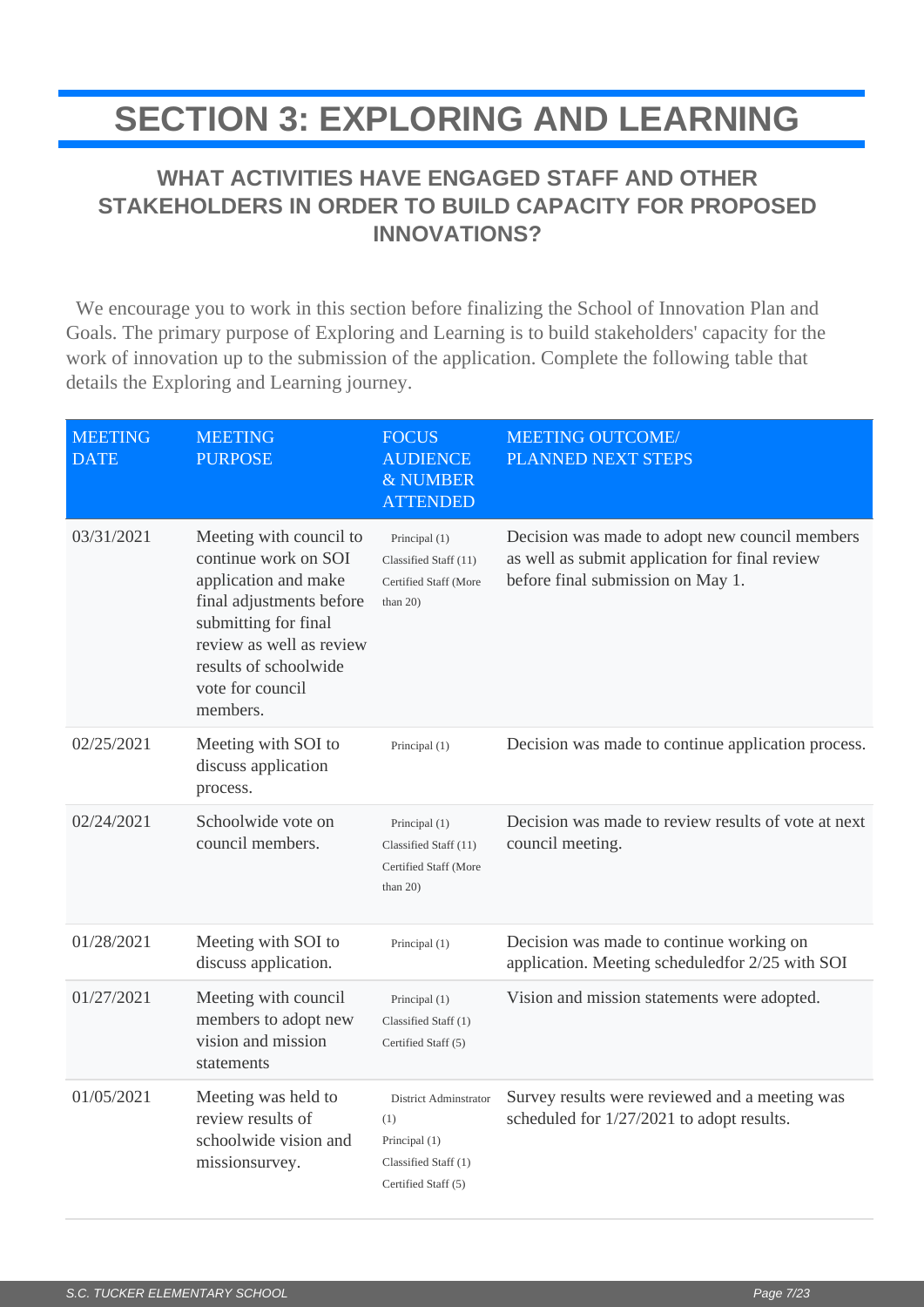| <b>MEETING</b><br><b>DATE</b> | <b>MEETING</b><br><b>PURPOSE</b>                                                                                                                       | <b>FOCUS</b><br><b>AUDIENCE</b><br>& NUMBER<br><b>ATTENDED</b>                                                                                                                                                                        | <b>MEETING OUTCOME/</b><br>PLANNED NEXT STEPS                                                                                |
|-------------------------------|--------------------------------------------------------------------------------------------------------------------------------------------------------|---------------------------------------------------------------------------------------------------------------------------------------------------------------------------------------------------------------------------------------|------------------------------------------------------------------------------------------------------------------------------|
| 12/18/2020                    | Meeting with Lisa<br><b>Russell from Team</b><br>Digital to review the<br>new changes to the<br>mission and vision<br>statement.                       | Principal (1)<br>Classified Staff (1)<br>Certified Staff (5)<br>Team Digital - Lisa<br>Russell $(1)$                                                                                                                                  | Decision was made to continue reconvene after the<br>holidays to make final adjustments to mission and<br>vision statements. |
| 12/09/2020                    | Zoom meeting with OIE<br>Representatives to<br>discuss the application<br>process.                                                                     | Principal (1)<br>Classified Staff (1)<br>Certified Staff (5)<br>OIE Representatives -<br>Marsha Hash &<br>Carolyn Farrell (2)                                                                                                         | Decision was made to continue working on the<br>application process.                                                         |
| 12/08/2020                    | Meeting with Lisa<br><b>Russell of Team Digital</b><br>to inform the<br>Stakeholders on the<br>process of becoming a<br>School of Innovation.          | District Adminstrator<br>(1)<br>Principal (1)<br>School Board Member<br>(1)<br>Certified Staff (5)<br>Community Member<br>(2)<br>Alumini (1)<br>Student (4)<br>Parent $(1)$<br>Team Digital - Lisa<br>Russell & Amanda<br>Perry $(2)$ | Decision was made to go forward with the current<br>stakeholders.                                                            |
| 12/01/2020                    | Meeting with Council<br>members to review<br>changes to mission and<br>vision statement as well<br>as vote on parent<br>member and student<br>members. | Principal (1)<br>Classified Staff (1)<br>Certified Staff (5)                                                                                                                                                                          | Decision was made to add a parent member and<br>student members to the innovation team.                                      |
| 11/20/2020                    | Meeting with Lisa<br>Russell of Team Digital<br>to explore mission and<br>vision statement<br>changes.                                                 | Principal (1)<br>Classified Staff (1)<br>Certified Staff (5)<br>Team Digital - Lisa<br>Russell (1)                                                                                                                                    | Decision was made to continue discussing changes<br>to mission and vision statements.                                        |
| 11/06/2020                    | Meeting with Council<br>members to discuss<br>needed changes to the<br>mission and vision.                                                             | Principal (1)<br>Certified Staff (3)                                                                                                                                                                                                  | Decision was made to discuss changes with Team<br>Digital.                                                                   |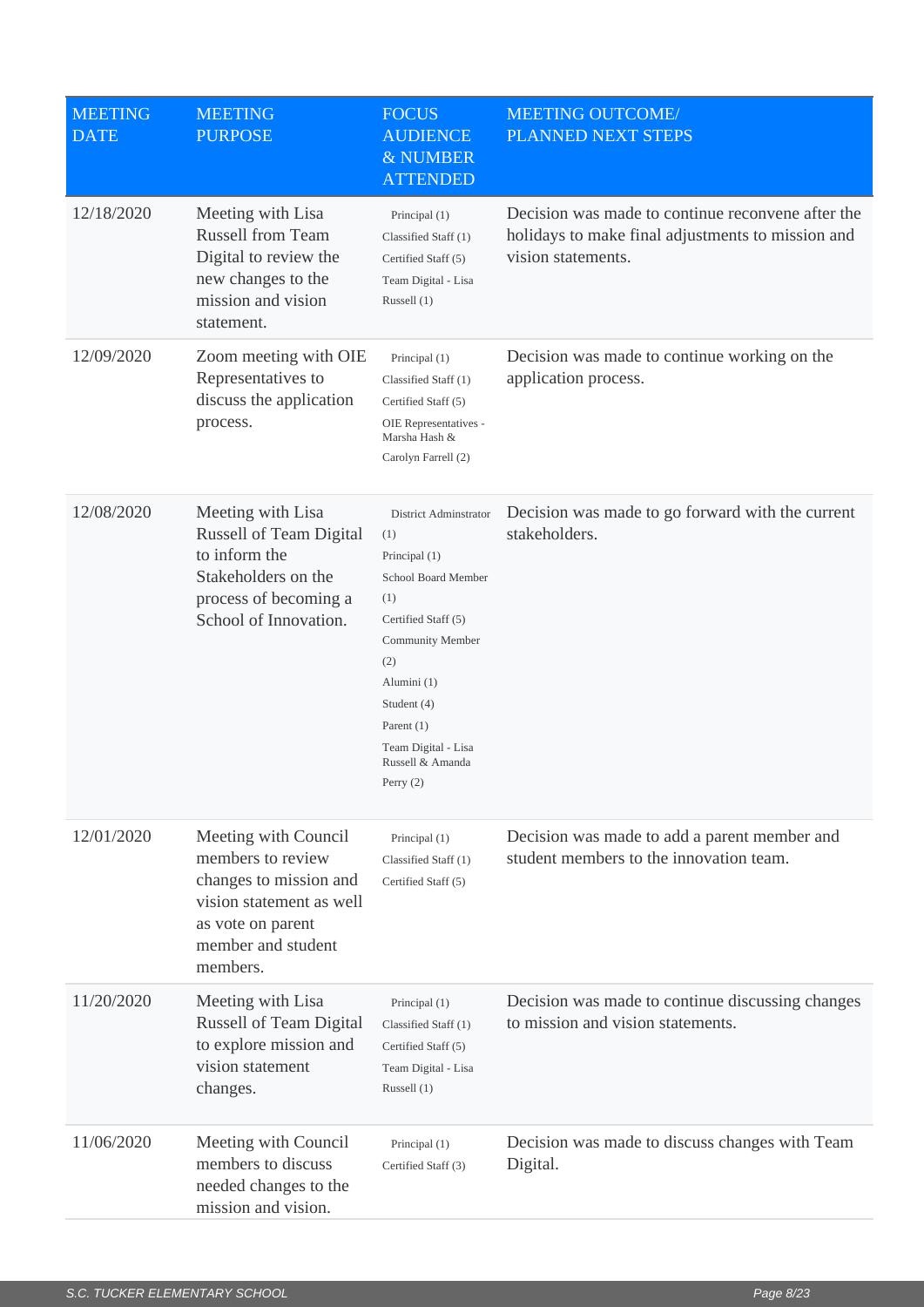| <b>MEETING</b><br><b>DATE</b> | <b>MEETING</b><br><b>PURPOSE</b>                                                               | <b>FOCUS</b><br><b>AUDIENCE</b><br>& NUMBER<br><b>ATTENDED</b>           | <b>MEETING OUTCOME/</b><br>PLANNED NEXT STEPS                                                                                                                                    |
|-------------------------------|------------------------------------------------------------------------------------------------|--------------------------------------------------------------------------|----------------------------------------------------------------------------------------------------------------------------------------------------------------------------------|
| 10/26/2020                    | Meeting with Council<br>members to review<br>innovative options for<br>reading readiness.      | Principal (1)<br>Certified Staff (3)                                     | Decision was made to turn a third grade classroom<br>into a reading intervention room where the teacher<br>will specifically use small groups to improve<br>reading proficiency. |
| 10/01/2020                    | Meeting with Council<br>members to explain<br>innovative options for<br>reading readiness.     | Principal (1)<br>Certified Staff (3)                                     | Discuss information with other third grade teacher.                                                                                                                              |
| 09/24/2020                    | Meeting with Lisa<br><b>Russell of Team Digital</b><br>to explore High<br>Reliability Schools. | Principal (1)<br>Certified Staff (3)<br>Team Digital-Lisa<br>Russell (1) | Decision was made to to pursue HRS as well as<br>SOI.                                                                                                                            |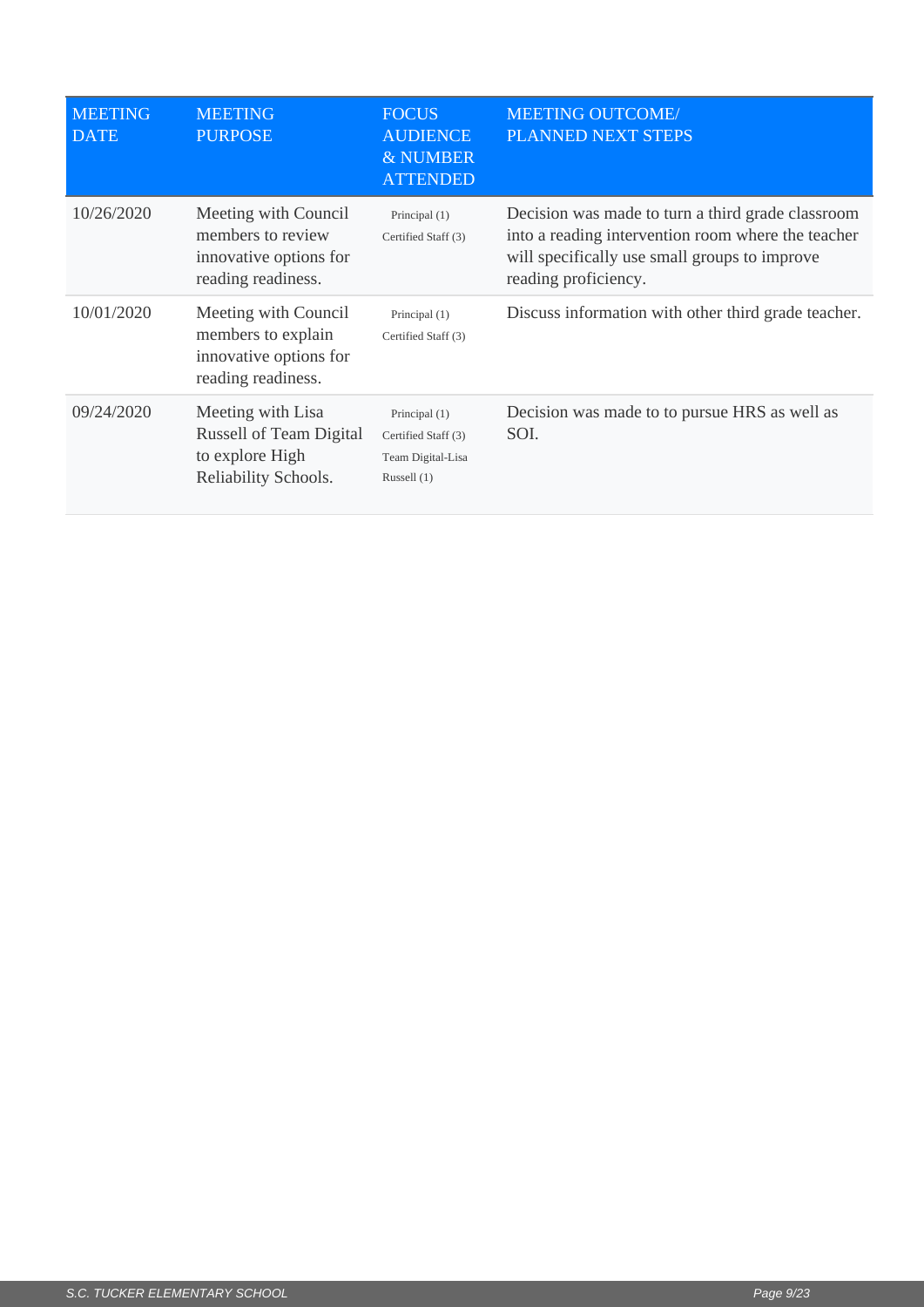## <span id="page-9-0"></span>**SECTION 4: COUNCIL OF INNOVATION**

 DESE SOI Rule 4.01 "Each school or district applying to be a school of innovation must establish a Council of Innovation."

 3.04 "School council of innovation" means a body of individuals from a current or aspiring school of innovation composed of teachers, classified employees, the building-level principal or his or her administrative designee, parents, community members, a minimum of two (2) students from the school of innovation, and other interested parties selected by the council to participate, as referred to in Section 4.00 of these rules.

 3.04.1 The teacher representatives shall be elected by a majority vote of the school's licensed eligible employees.

 3.04.2 The classified representatives shall be elected by a majority vote of the school's classified eligible employees.

 3.04.3 The parent representatives shall be selected by a majority vote of the attendees at a meeting called for the purpose of selecting the school's parent representatives and shall have a child in the school to be eligible to serve on the council.

 3.04.3.1 Schools with a ten percent (10%) or greater minority student population shall have minority representation on the council.

 The council shall generate innovative ideas and proposals and seek diverse ideas from other stakeholders to determine the content of the plan that will be voted on by the school employees.

SOI Council of Innovation suggested best practice include a School Board member on Council.

 Minority populations that comprise 10% of school population (List all minorities: any minority that comprises 10% or more of the student population must be represented on the SOI Council) Council of Innovation suggested best practice is to represent all minorities on Council.

| NAME OF               | <b>REPRESENTATIVE</b> | COUNCIL.                | <b>MINORITY</b> | <b>DATE</b>    |
|-----------------------|-----------------------|-------------------------|-----------------|----------------|
| <b>COUNCIL MEMBER</b> | <b>GROUP</b>          | <b>POSITION</b>         |                 | <b>ELECTED</b> |
| Andrea Fuentez        | Teacher               | <b>Appointed Member</b> | Yes             | 30/03/2021     |

#### **MINORITY REPRESENTATION: 94.44%**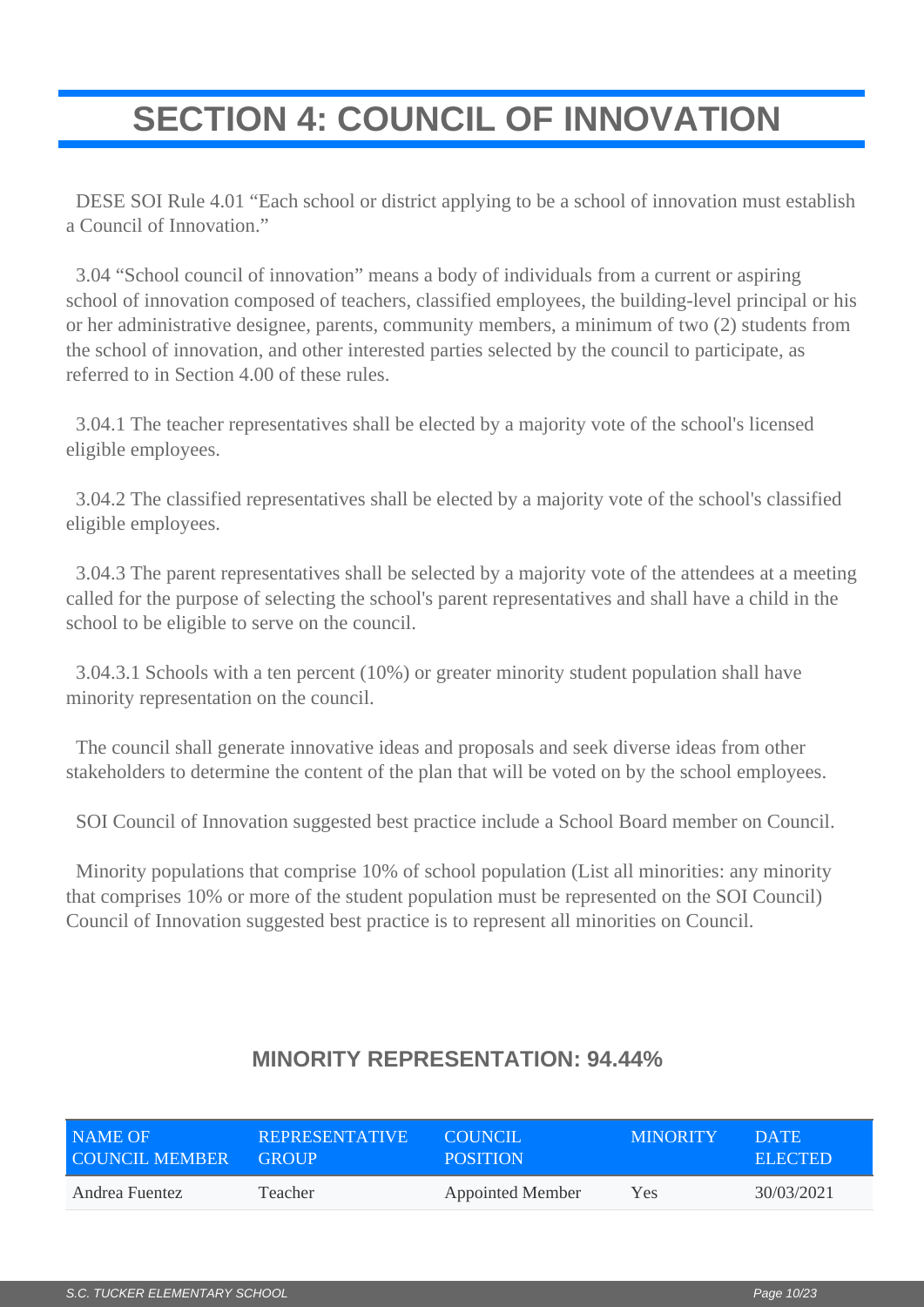| <b>NAME OF</b><br><b>COUNCIL MEMBER</b> | <b>REPRESENTATIVE</b><br><b>GROUP</b> | <b>COUNCIL</b><br><b>POSITION</b>  | <b>MINORITY</b> | <b>DATE</b><br><b>ELECTED</b> |
|-----------------------------------------|---------------------------------------|------------------------------------|-----------------|-------------------------------|
| Konnor Langley                          | Student                               | <b>Student Representative</b>      | Yes             | 01/12/2020                    |
| Jemma Mansfield                         | Student                               | <b>Student Representative</b>      | Yes             | 01/12/2020                    |
| <b>Brandon Baker</b>                    | Student                               | <b>Student Representative</b>      | Yes             | 01/12/2020                    |
| Lucero Alcocer-<br>Martinez             | Student                               | <b>Student Representative</b>      | N <sub>o</sub>  | 01/12/2020                    |
| Kendra Montgomery                       | Parent                                | Parent/Elected                     | Yes             | 01/12/2020                    |
| Daniel Morris                           | <b>Community Member</b>               | <b>Community Member</b>            | Yes             | 01/12/2020                    |
| Jeff Gilkey                             | <b>School Board Member</b>            | <b>School Board President</b>      | Yes             | 01/12/2020                    |
| Kayla Morris                            | Teacher                               | Certified Staff /Elected<br>Member | Yes             | 20/11/2020                    |
| Abby Barkhimer                          | Teacher                               | Certified Staff /Elected<br>Member | Yes             | 20/11/2020                    |
| Rachel Gilkey                           | <b>Classified Staff</b>               | Classified /Elected<br>Member      | Yes             | 20/11/2020                    |
| Annie Gillespie                         | Designee                              | <b>Certified Staff</b>             | Yes             | 24/09/2020                    |
| Amber Hern                              | Designee                              | <b>Certified Staff</b>             | Yes             | 24/09/2020                    |
| <b>Brittany Blankenship</b>             | Designee                              | <b>Certified Staff</b>             | Yes             | 24/09/2020                    |
| Randee Gilkey                           | Other                                 | Facilitator                        | Yes             | 06/10/2020                    |
| Jenni Phomsithi                         | Other                                 | Facilitator                        | Yes             | 06/10/2020                    |
| <b>Gregg Grant</b>                      | School Adminstrator                   | School Administration              | Yes             | 06/11/2020                    |
| Kelly Klober                            | Principal                             | Chair                              | Yes             | 24/09/2020                    |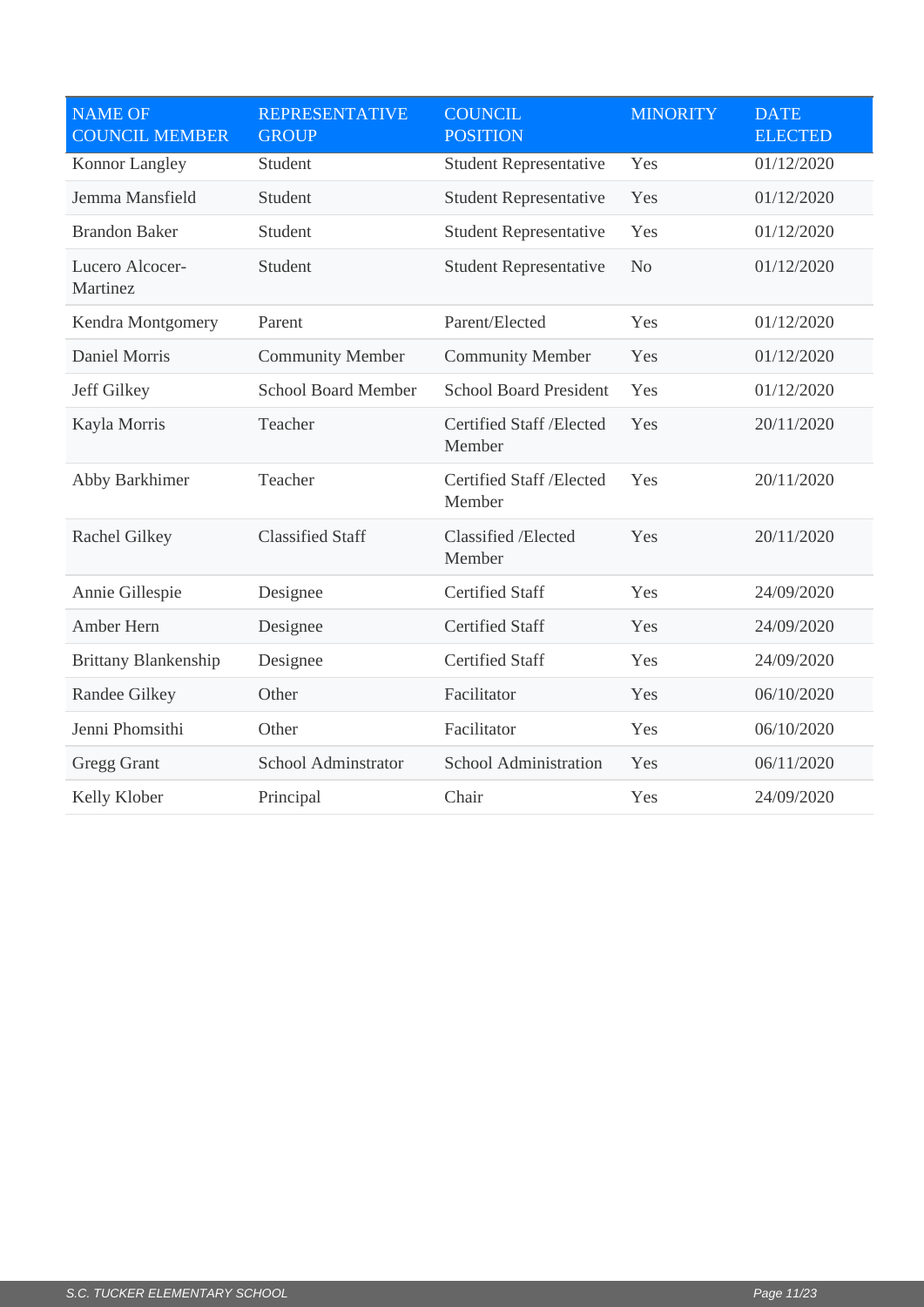## <span id="page-11-0"></span>**SECTION 5: VISION AND MISSION**

 **Why?** Vision and Mission provides a common purpose and clear direction connected to the innovation goals for all stakeholders and inspires the learning community to unite toward a future of learning that motivates EVERYONE to achieve at their fullest potential.

**What?** The school's Vision and Mission will align to the school goals and innovation plan.

**How?** Timeline of work

Please indicate if your vision and mission are: Completely revised

### **THE SCHOOL'S VISION STATEMENT**

Our vision at S.C.Tucker Elementary is to provide a student-focused education.

### **THE SCHOOL'S MISSION STATEMENT**

Our mission is to provide effective and innovative educational practices to prepare our student body to take on tomorrow's world.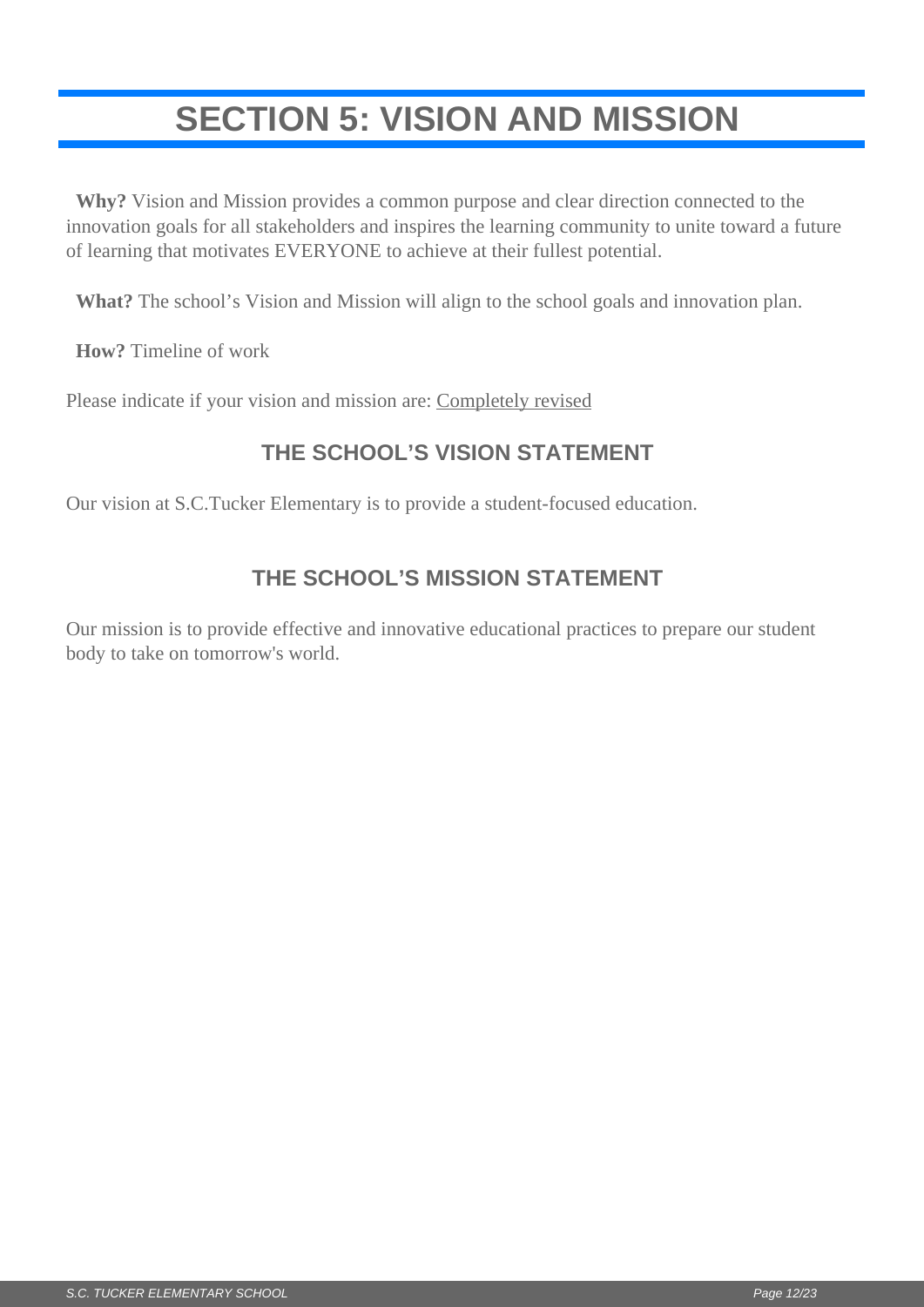## **SECTION 5: TIMELINE OF WORK**

| <b>DATE</b> | <b>VISION &amp; MISSION WORK</b>                                                                                                                                                                                                           | <b>STAKEHOLDERS INVOLVED</b>                          |
|-------------|--------------------------------------------------------------------------------------------------------------------------------------------------------------------------------------------------------------------------------------------|-------------------------------------------------------|
| 01/27/2021  | Meeting with council members to adopt new vision and<br>mission statements. Vision and mission statements were<br>adopted.                                                                                                                 | 1 principal, 5 certified staff, 1<br>classified staff |
| 01/05/2021  | Meeting was held to review results of schoolwide vision and 1 principal, 5 certified staff, 1<br>mission survey. Survey results were reviewed and a meeting<br>was schedule for 1/27/2021 to adopt results.                                | classified staff                                      |
| 12/18/2020  | Meeting with Lisa Russell from Team Digital to review the<br>new changes to the mission and vision statement. Decision<br>was made to continue reconvene after the holidays to make<br>final adjustments to mission and vision statements. | 1 principal, 5 certified staff, 1<br>classified staff |
| 12/01/2020  | Meeting with Council members to review changes to<br>mission and vision statement as well as vote on parent<br>member and student members. Decision was made to add a<br>parent member and student members to the innovation team.         | 1 principal, 5 certified staff, 1<br>classified staff |
| 11/20/2020  | Meeting with Lisa Russell of Team Digital to explore<br>mission and vision statement changes. Decision was made<br>to continue discussing changes to mission and vision<br>statements.                                                     | 1 principal, 5 certified staff, 1<br>classified staff |
| 11/06/2020  | Meeting with Council members to discuss needed changes<br>to the mission and vision. Decision was made to discuss<br>changes with Team Digital.                                                                                            | 1 principal, 5 certified staff, 1<br>classified staff |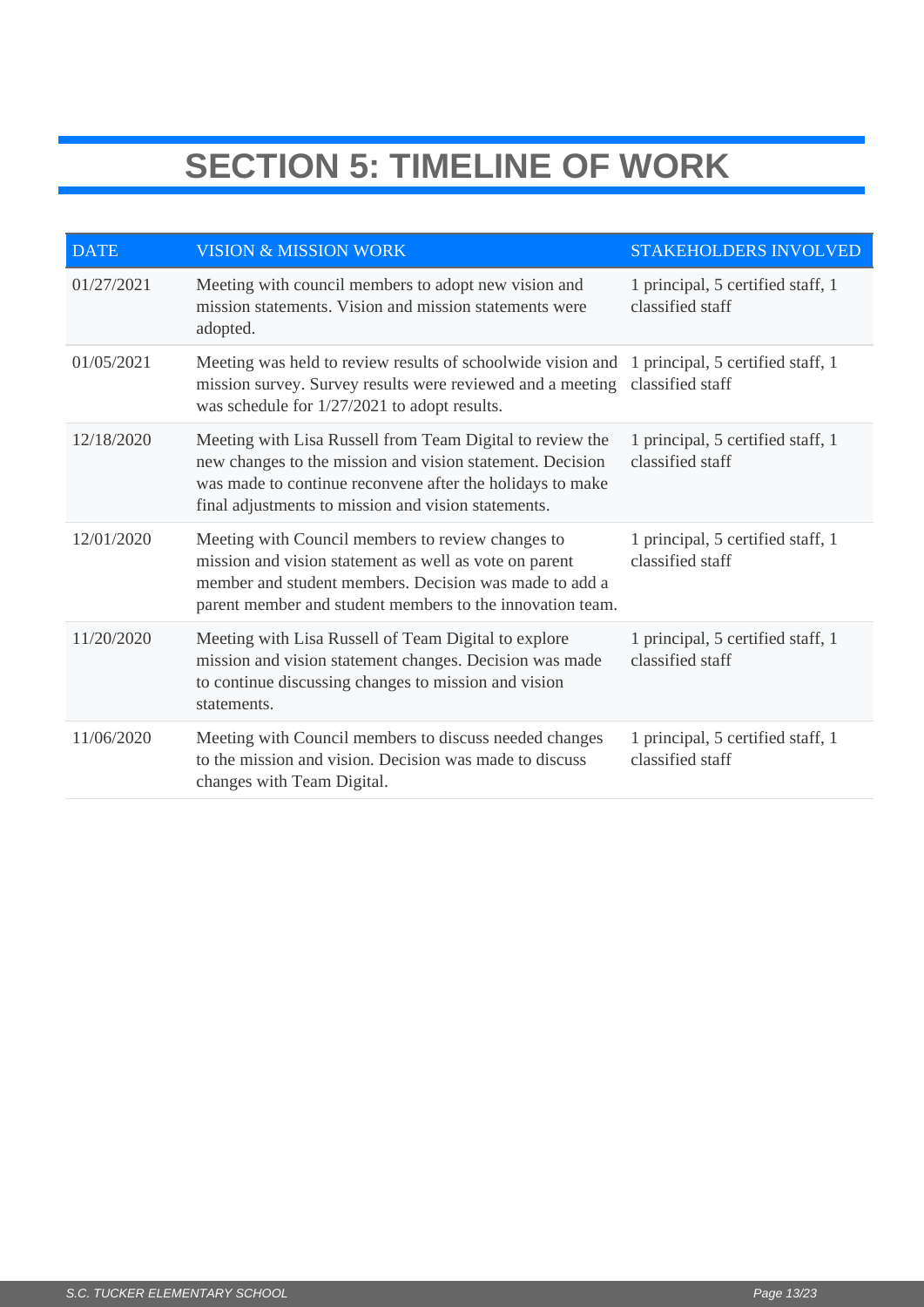## <span id="page-13-0"></span>**SECTION 6: GOALS AND ANTICIPATED OUTCOMES**

### **GOALS AND PERFORMANCE TARGETS**

#### Goal 1

S.C Tucker Elementary School students will meet or exceed one years growth in literacy as measured by NWEA RIT Scores K-4 and Grades 3-4 ACT Aspire value added growth.

#### **Baseline:**

2020-2021 NWEA RIT Kindergarten 59 % met or exceeded growth

2020-2021 NWEA First grade 52% met or exceeded growth

2020-2021 NWEA Second grade 55% met or exceeded growth

2020-2021 NWEA Third grade 32% met or exceeded growth

2020-2021 NWEA Fourth grade 65% met or exceeded growth

2020-2021 ACT Aspire scores pending

#### Goal 2

To improve the culture and climate of the school and classroom by increasing student engagement and ownership of their learning as measured by a reduction in discipline referrals by 80%, and chronic absenteeism in the months of October, December, and May by 50% and increase in proficiency levels on Personalized Learning rubric.

#### **Baseline:**

2020-2021 discipline referrals - 15(Level 2)

2020-2021 discipline referrals - 10(Level 3)

2020-2021 Chronic Absenteeism (based on the number of students who missed 5 or more days in a given month)

September - 9 October - 24 November - 14 December - 21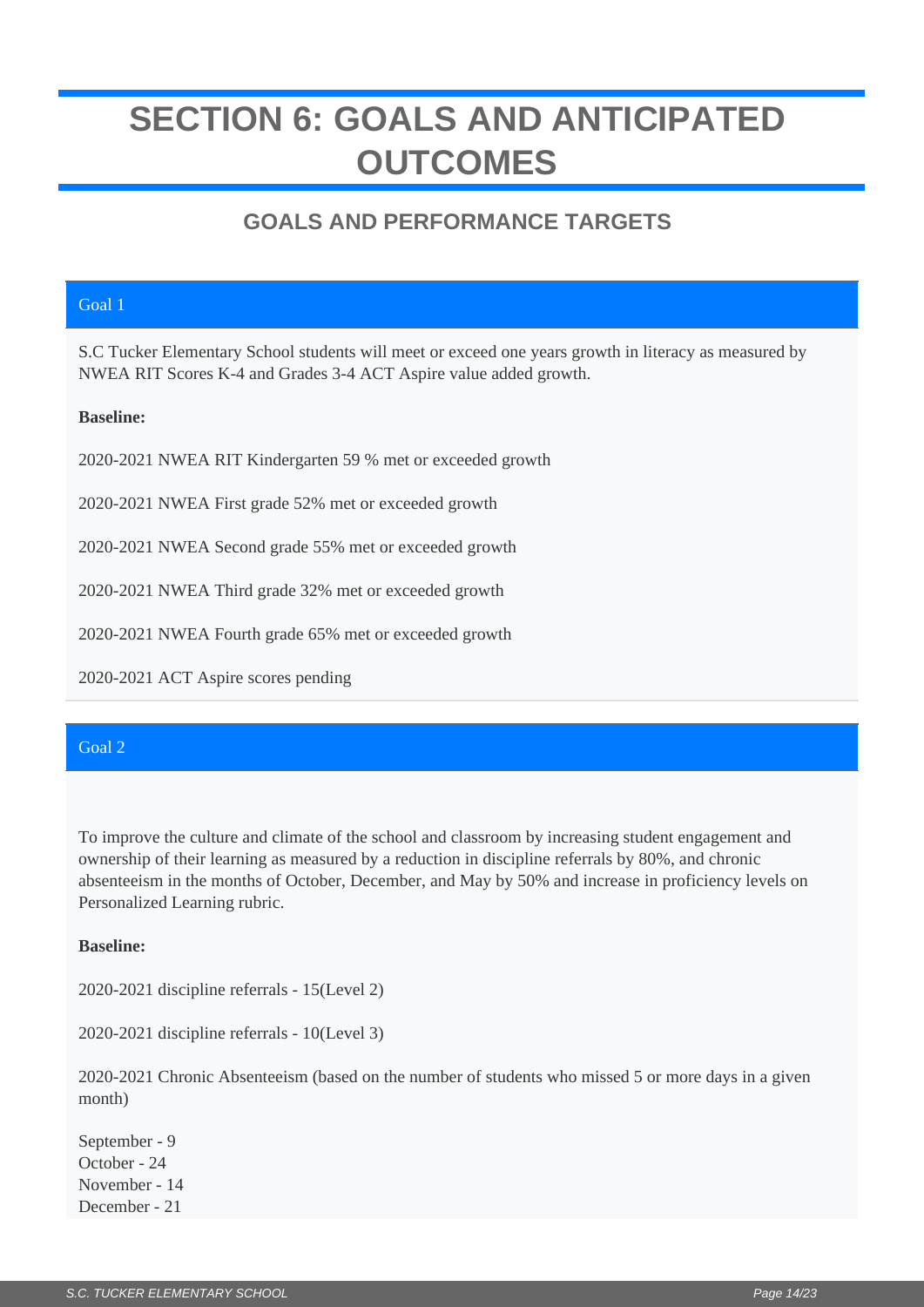#### Goal 2

January - 14 February - 4 March - 11 April - 16 May - 28

PL Toolkit Rubric Classroom Culture / Peer Accountability: Increase proficiency levels from beginning Level to achieving Level in four years.

#### Goal 3

Students will improve social emotional competency of interaction (relationship building) as measured by SEL rubric on interactive/relationship skills from proficiency level occasionally exhibiting positive behavior to consistently demonstrates positive behavior-- and reduction in discipline frequency per student or location

#### **Baseline:**

2020-2021 discipline referrals frequency per student - 9

2020-2021 discipline referrals by location:

Recess - 4 Classroom - 16 Bus - 2 Library - 1 Restroom - 1 P.E. - 2 Cafeteria - 3

https://littletonpublicschools.net/sites/default/files/Assessment%20\_%20Scoring%20Rubric%20%20PDF.pdf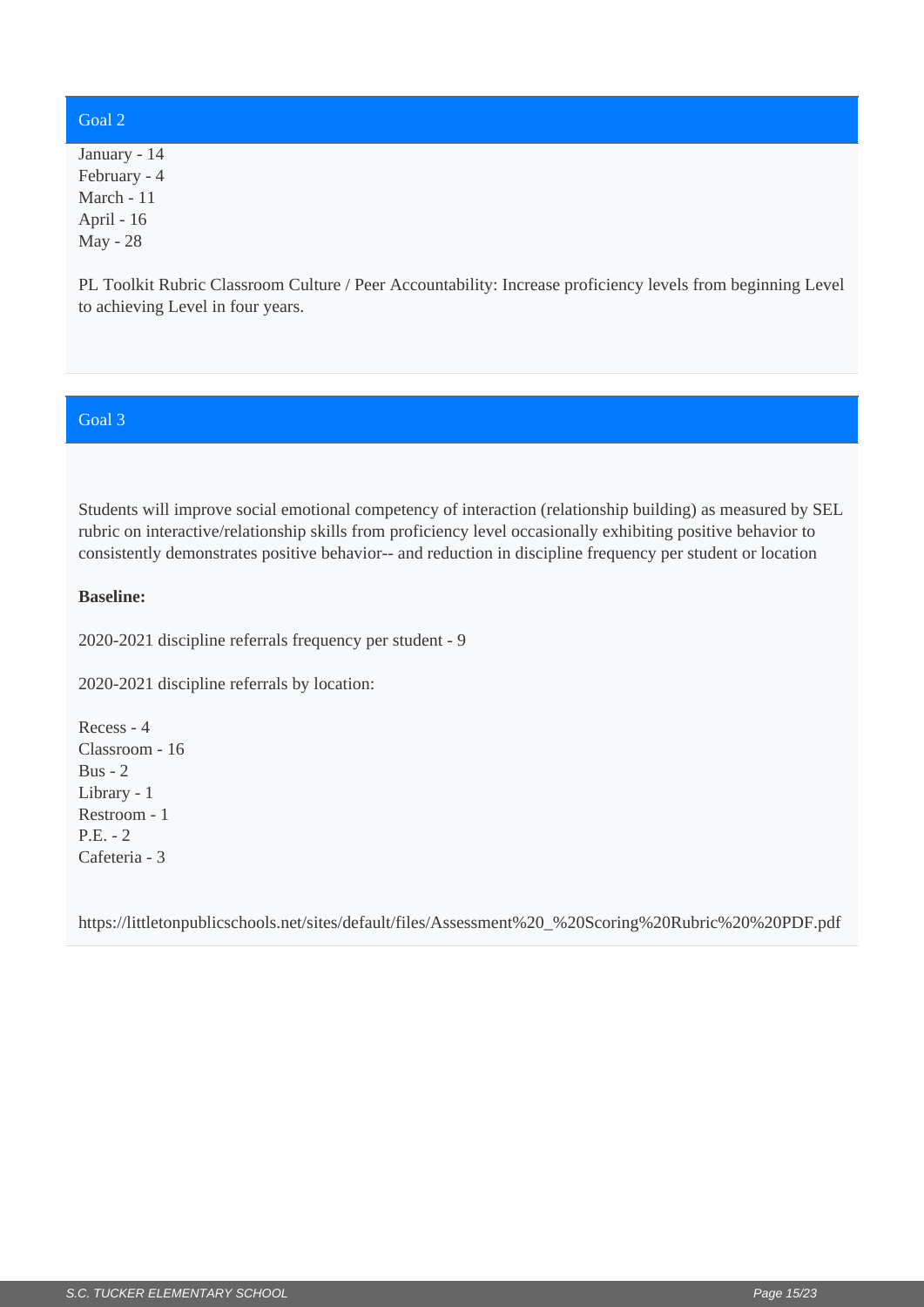## **SECTION 7.A: THEORY OF ACTION**

#### <span id="page-15-0"></span>**THEORY OF ACTION TO ACHIEVE INNOVATION GOALS: INNOVATION PLAN**

 Please connect the theory of action to SOI goals and performance targets and waivers needed for implementation. The theory of action may align with more than one goal. It is essential to focus on a few key strategies that your school is committed to implementing to improve student learning outcomes.

| Goal 1                     |                                                                                                                                 |
|----------------------------|---------------------------------------------------------------------------------------------------------------------------------|
| Output/Actions             | If we provide innovation solutions, such as Marzano's literacy proficiency scales,                                              |
| (innovation strategy)      | standards based grading system based on essential standards.                                                                    |
| <b>Expected Short Term</b> | Then students as a whole will show a reading increase of 10% growth over a four                                                 |
| Outcome                    | year period.                                                                                                                    |
| Interim Performance        | And this will give students ownership of their learning and increase reading growth                                             |
| Target with expected       | for all students. We will look for the number of students that show an increase in                                              |
| change                     | their reading growth by one whole grade level each year.                                                                        |
| Data/Instrument            | Which will be measured by NWEA data, ACT Aspire interim data, Acadience data,<br>and other formative and summative assessments. |
| Date<br>(by when)          | 08/24/2021                                                                                                                      |
| Materials/Resources        | Professional development for literacy proficiency scales, standards based grading                                               |
| needed                     | system, and literacy essential standards.                                                                                       |
| Waiver Needed?             | Yes                                                                                                                             |

| Goal 2                                                |                                                                                                                                              |
|-------------------------------------------------------|----------------------------------------------------------------------------------------------------------------------------------------------|
| Output/Actions                                        | If we create lessons or projects that appeal to students interest or stimulate their                                                         |
| (innovation strategy)                                 | curiosity                                                                                                                                    |
| <b>Expected Short Term</b>                            | Then students observable behaviors such as attendance, enthusiasm, curiosity,                                                                |
| Outcome                                               | motivation, and participation will improve.                                                                                                  |
| Interim Performance<br>Target with expected<br>change | And this will increase student attendance by 5% annually as well as a positive<br>increase in soft data such as surveys and teacher reports. |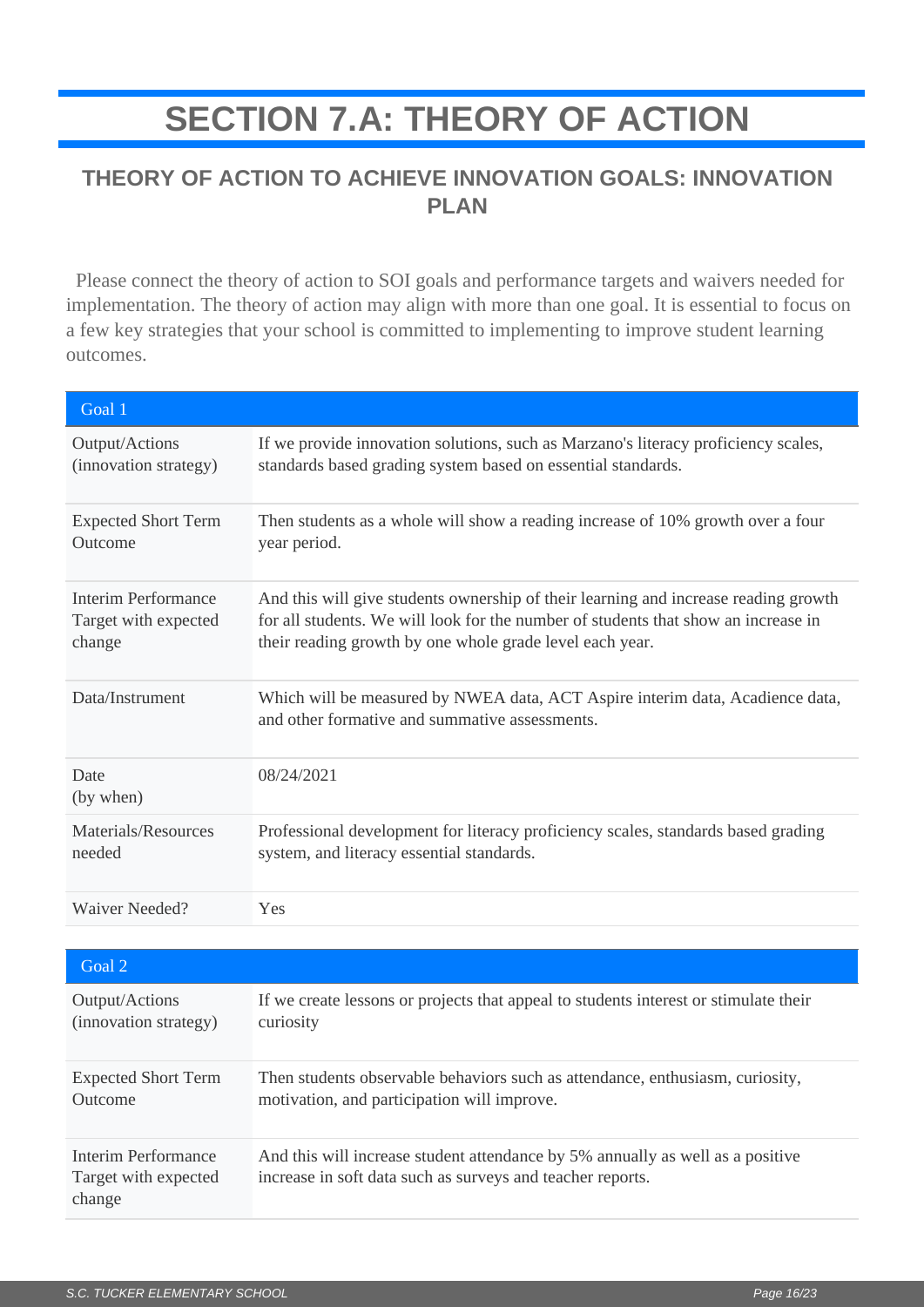| Data/Instrument                                              | Which will be measured by APSCN reports and SMART goals set by students,<br>student led conferences, surveys and feedback from parents, students, and teachers                                                                                    |
|--------------------------------------------------------------|---------------------------------------------------------------------------------------------------------------------------------------------------------------------------------------------------------------------------------------------------|
| Date<br>(by when)                                            | 05/27/2025                                                                                                                                                                                                                                        |
| Materials/Resources<br>needed                                | Surveys for parents, students, and teachers, rubrics measuring set expectations,<br>professional development                                                                                                                                      |
| Waiver Needed?                                               | N <sub>o</sub>                                                                                                                                                                                                                                    |
|                                                              |                                                                                                                                                                                                                                                   |
| Goal 3                                                       |                                                                                                                                                                                                                                                   |
| Output/Actions<br>(innovation strategy)                      | If we have daily class meetings, utilize the G.U.I.D.E. for life curriculum, create a<br>mentoring program, encourage passion projects, and implement a digital citizenship<br>curriculum                                                         |
| <b>Expected Short Term</b><br>Outcome                        | Then students will feel that they are in a safe environment where they can grow as a<br>person and a scholar                                                                                                                                      |
| <b>Interim Performance</b><br>Target with expected<br>change | Which is tied to our overall goal of empowering all students to achieve their<br>potential. This will be be measured annually by a decrease in the frequency and<br>intensity of office referrals, as well as an overall positive school climate. |
| Data/Instrument                                              | office referrals, daily check-ins, SEL rubric, and student surveys                                                                                                                                                                                |
| Date<br>(by when)                                            | 05/27/2025                                                                                                                                                                                                                                        |
| Materials/Resources<br>needed                                | Professional development on mentoring program, passion projects, class meetings,<br>curriculum for passion projects and digital citizenship curriculum.                                                                                           |
| Waiver Needed?                                               | N <sub>0</sub>                                                                                                                                                                                                                                    |

| Goal 1, Goal 2, Go                                    |                                                                                                                                                                                                                                                                                                   |
|-------------------------------------------------------|---------------------------------------------------------------------------------------------------------------------------------------------------------------------------------------------------------------------------------------------------------------------------------------------------|
| Output/Actions<br>(innovation strategy)               | If we implement a station rotation model and students set goals and track their<br>progress                                                                                                                                                                                                       |
| <b>Expected Short Term</b><br>Outcome                 | this will give students ownership of their learning and increase reading growth for all<br>students. We will look for the number of students that show an increase in their<br>reading growth by one whole grade level each year as well as attendance data and<br>social emotional competencies. |
| Interim Performance<br>Target with expected<br>change | And this will increase student attendance by 5% annually as well as a positive<br>increase in soft data such as surveys and teacher reports.                                                                                                                                                      |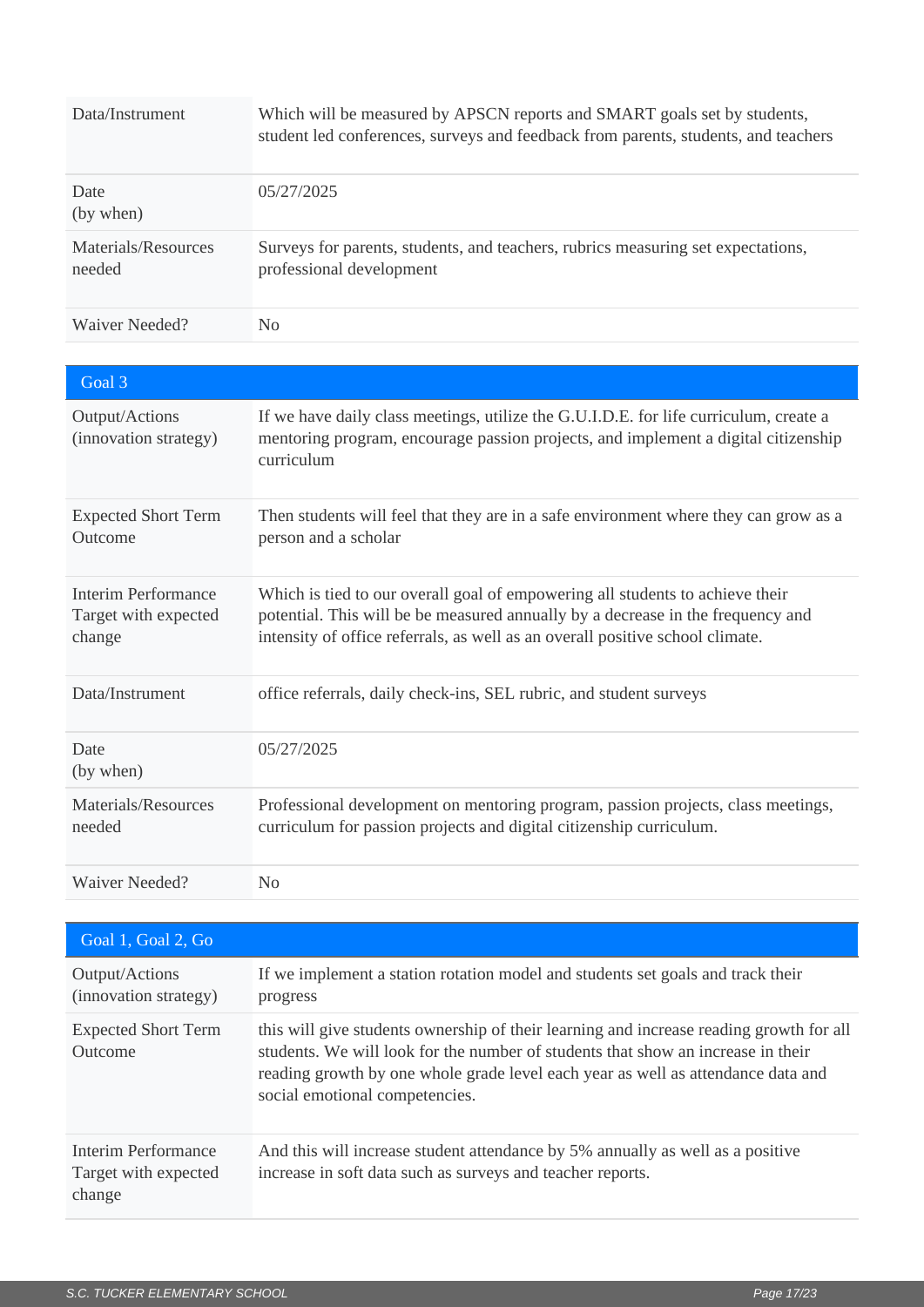| Data/Instrument               | which will be measured by NWEA data, ACT Aspire interim data, Acadience data,<br>other formative and summative assessments, and attendance data. |
|-------------------------------|--------------------------------------------------------------------------------------------------------------------------------------------------|
| Date<br>(by when)             | 05/27/2025                                                                                                                                       |
| Materials/Resources<br>needed | Surveys for parents, students, and teachers, rubrics measuring set expectations,<br>professional development                                     |
| Waiver Needed?                | N <sub>0</sub>                                                                                                                                   |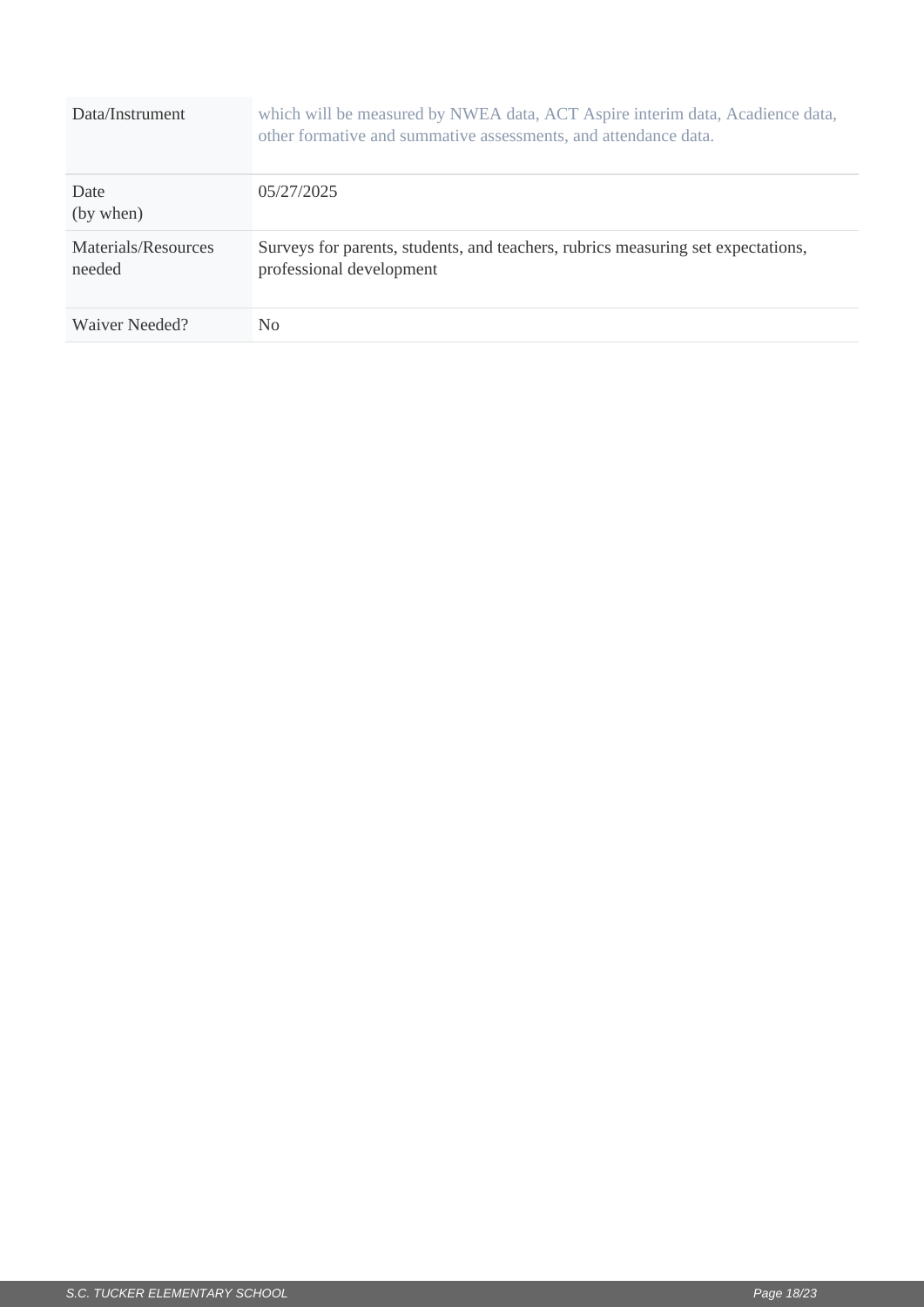## <span id="page-18-0"></span>**SECTION 7.B WAIVERS NEEDED TO IMPLEMENT OR SUPPORT THE PLAN OF INNOVATION**

**WAIVERS SOUGHT**

No Data Entered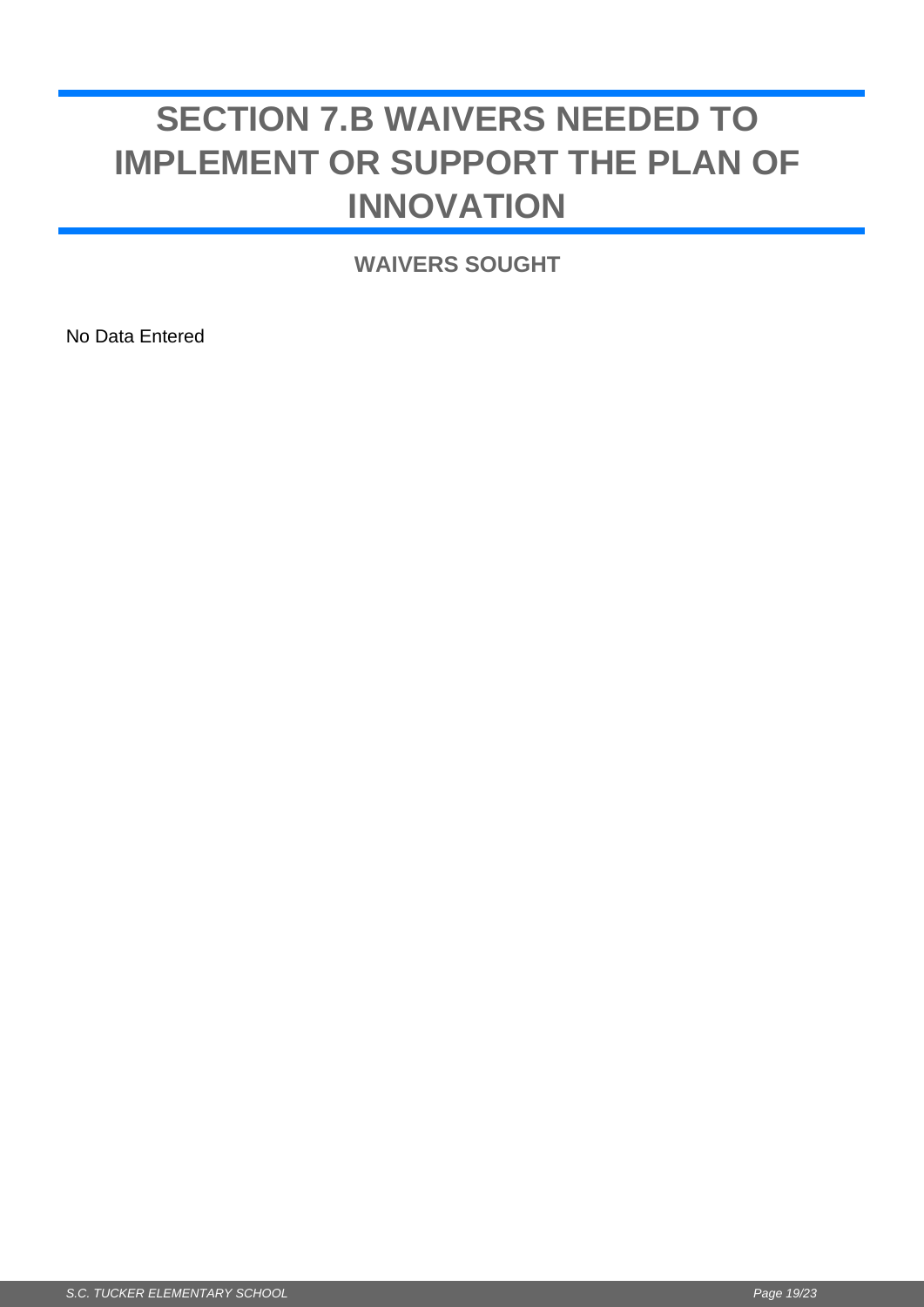## **SECTION 8: ELECTION RESULTS**

<span id="page-19-0"></span>At least sixty percent (60%) of the eligible employees must vote in support of the school's application to become a school of innovation before the school of innovation application may be submitted to the school board of directors for approval.

| <b>ELECTION RESULTS</b>                             |                |
|-----------------------------------------------------|----------------|
| Number of Licensed and Classified Staff             | 46             |
| Number of Staff who voted                           | 40 $(86.96\%)$ |
| Number of Staff who voted for the proposed Plan     | $29(63.04\%)$  |
| Number of Staff who voted against the proposed plan | 12 $(26.09\%)$ |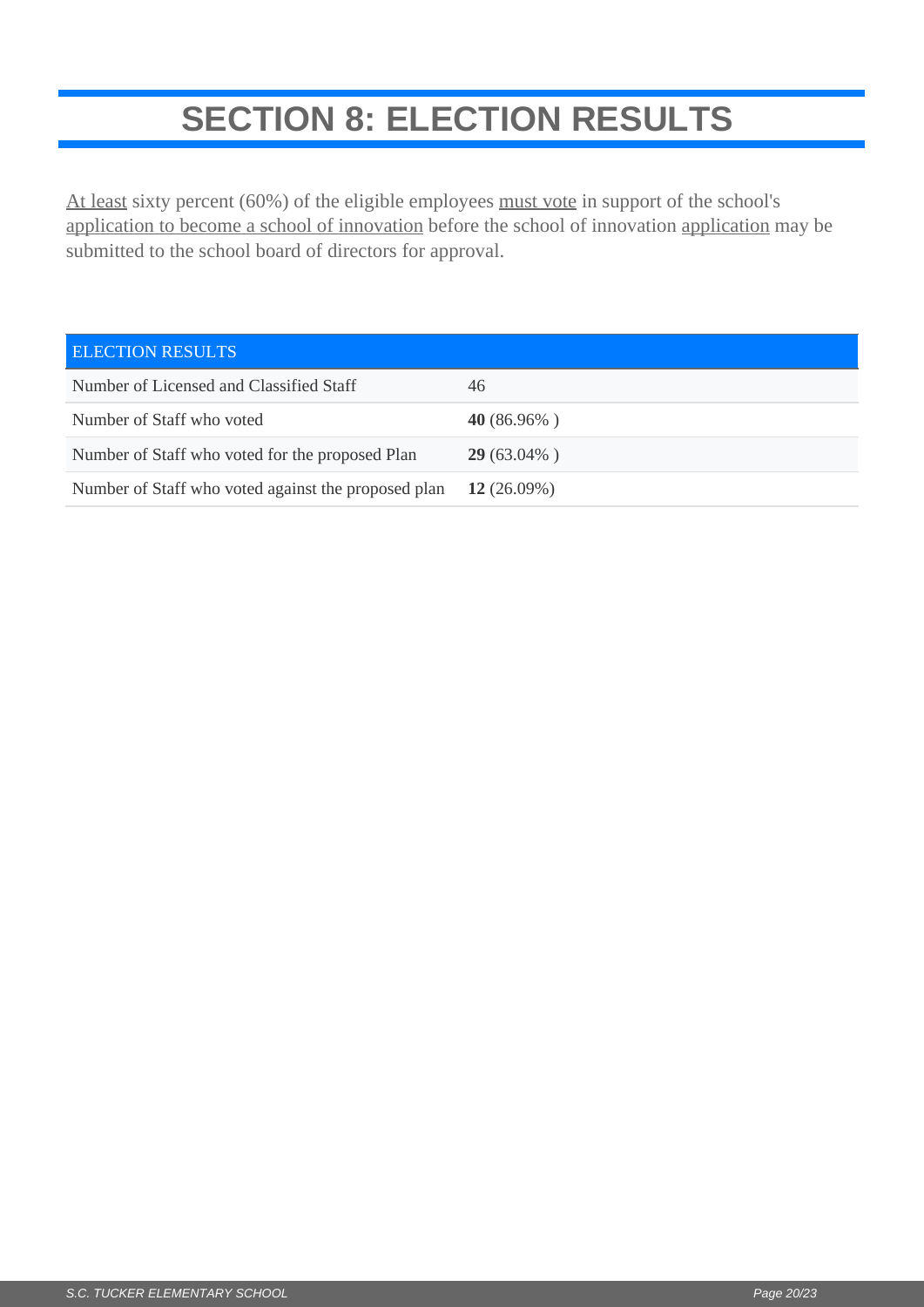## <span id="page-20-0"></span>**SECTION 9: PROFESSIONAL DEVELOPMENT SCOPE**

### **PROFESSIONAL DEVELOPMENT PLAN FOR INNOVATION IMPLEMENTATION**

 The purpose of the proposed professional development planning is to ensure staff has the capacity for the changes proposed in the innovation plan. Complete the following chart that outlines and describes specific professional development strategies used to prepare faculty and staff for the proposed innovation. Enter the school year for your proposed professional development.

| <b>Year: 2021-22</b>                  |                                            |                                                                                                                                                                                                                        |                                  |  |
|---------------------------------------|--------------------------------------------|------------------------------------------------------------------------------------------------------------------------------------------------------------------------------------------------------------------------|----------------------------------|--|
|                                       | <b>Goals Supported by Strategy: Goal 1</b> |                                                                                                                                                                                                                        |                                  |  |
| <b>Innovation Strategy:</b>           |                                            |                                                                                                                                                                                                                        |                                  |  |
| Marzano's Literacy Proficiency Scales |                                            |                                                                                                                                                                                                                        |                                  |  |
| <b>DATE</b>                           | WHAT                                       | <b>PURPOSE</b><br>(Why?)                                                                                                                                                                                               | <b>TARGET AUDIENCE</b><br>(Who?) |  |
| 07/30/2021                            | <b>Proficiency Scales</b>                  | For a student to take<br>ownership of their<br>learning, the student must<br>understand the learning<br>progression. Teachers<br>must articulate these<br>learning progressions to<br>plan lessons and<br>assessments. | Language Arts Teachers<br>$K-4$  |  |

| <b>Year: 2021-22</b>                               |                                                      |                                     |                                                      |
|----------------------------------------------------|------------------------------------------------------|-------------------------------------|------------------------------------------------------|
| <b>Goals Supported by Strategy: Goal 1, Goal 2</b> |                                                      |                                     |                                                      |
| <b>Innovation Strategy:</b>                        |                                                      |                                     |                                                      |
| <b>Blended Learning</b>                            |                                                      |                                     |                                                      |
| <b>DATE</b>                                        | <b>WHAT</b>                                          | <b>PURPOSE</b><br>(Why?)            | <b>TARGET AUDIENCE</b><br>(Who?)                     |
| 06/30/2021                                         | Research & Book Study<br>on Blended Learning         | To better understand the<br>process | Council of Innovation<br>Pod Team/Leadership<br>Team |
|                                                    | Visit other schools using<br><b>Blended Learning</b> |                                     |                                                      |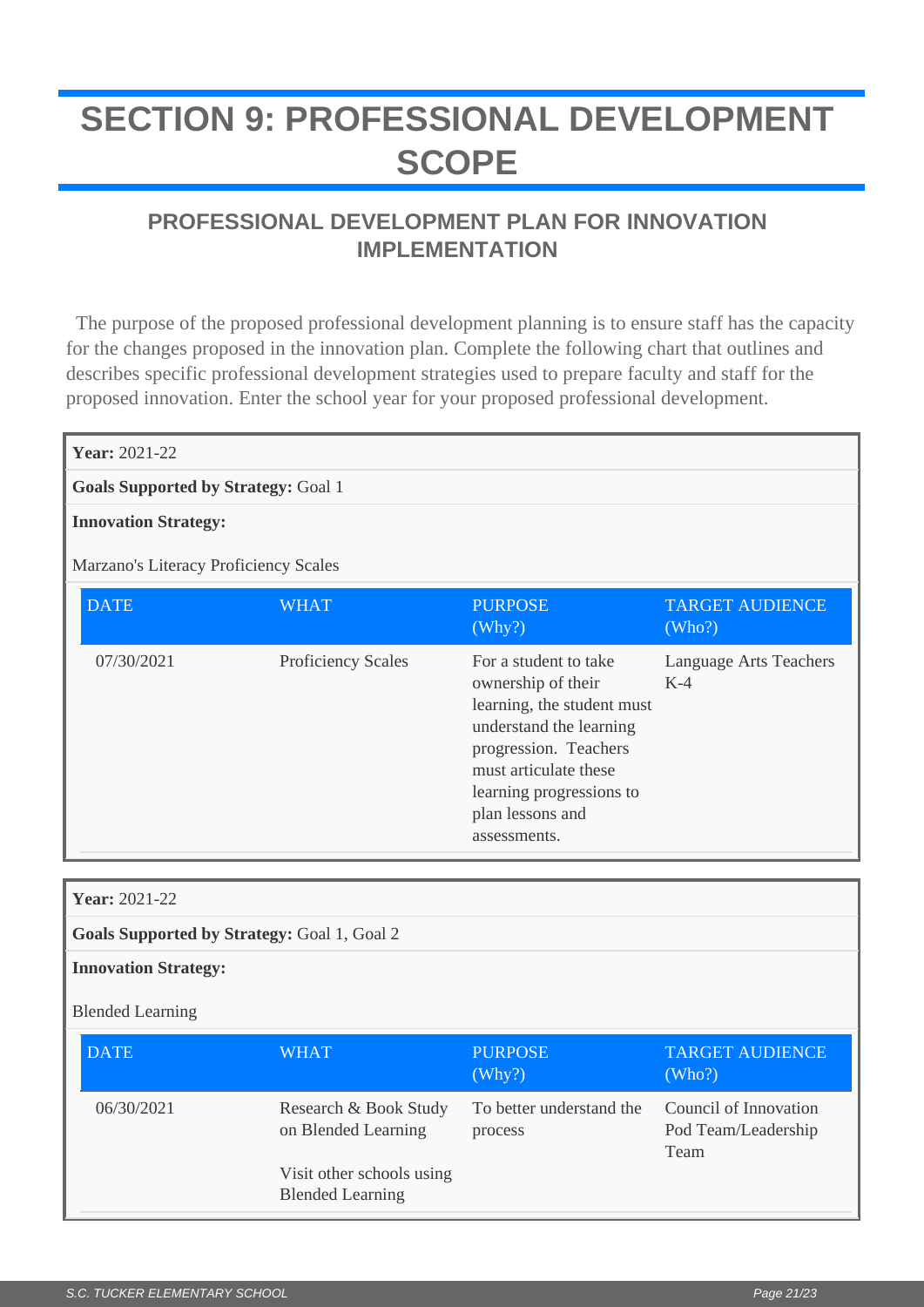#### **Year:** 2021-22

#### **Goals Supported by Strategy:** Goal 3

#### **Innovation Strategy:**

Creating a mentoring program

| <b>DATE</b> | <b>WHAT</b>      | <b>PURPOSE</b><br>(Why?)                                                              | <b>TARGET AUDIENCE</b><br>(Who?) |
|-------------|------------------|---------------------------------------------------------------------------------------|----------------------------------|
| 08/13/2021  | A mentor program | A program designed to<br>assign any invisible<br>student found a teacher's<br>roster. | Staff with flexible<br>schedules |

**Goals Supported by Strategy:** Goal 1

**Innovation Strategy:**

**Year:** 2021-22

Understanding by design

| <b>DATE</b> | <b>WHAT</b>                                 | <b>PURPOSE</b><br>(Why?)                                                                               | <b>TARGET AUDIENCE</b><br>(Who?) |
|-------------|---------------------------------------------|--------------------------------------------------------------------------------------------------------|----------------------------------|
| 06/28/2021  | Workshop to identify<br>essential standards | Focusing what students<br>are to learn and how to<br>preplan assessment and<br>higher level questions. | Language Arts Teachers           |

**Year:** 2021-22

**Goals Supported by Strategy:** Goal 2

**Innovation Strategy:**

School Community Surveys

| <b>DATE</b> | WHAT             | <b>PURPOSE</b><br>(Why?)                                                          | <b>TARGET AUDIENCE</b><br>(Who?)                                                        |
|-------------|------------------|-----------------------------------------------------------------------------------|-----------------------------------------------------------------------------------------|
| 12/13/2021  | Types of Surveys | To gain feedback from<br>our community of school Council of Innovation<br>patrons | Leadership Team,<br>Team, Vertical Teams,<br><b>Content Grade Level</b><br><b>Teams</b> |

**Year:** 2021-22